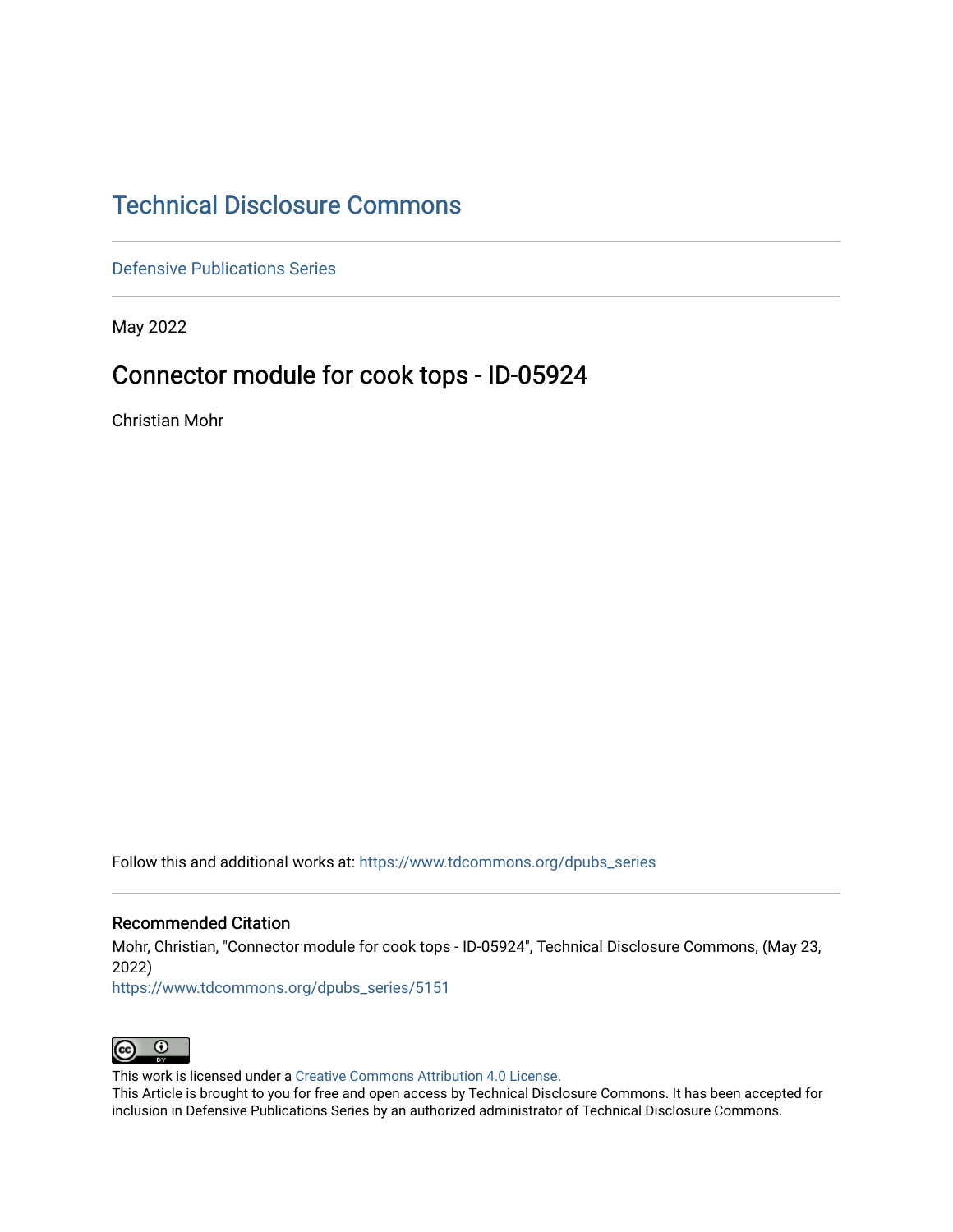



# 1. Summary of the disclosure

The invention relates to a connector module for a cooktop assembly. A cooktop assembly is mainly used in a cooking appliance, e.g., kitchen hobs. A cooktop assembly comprises an improved single structured frame called a multi-functional carrier. The multi-functional carrier is responsible for holding all the cooktop components together. A multi-functional carrier comprises several cut-outs sections, fixation points, and promise springs to secure the cooktop components. One such cooktop component is called the "connector module." The connector module is placed in a specific area of the multi-functional carrier and comprises a pin box, a plurality of sockets, and a group connector (plugs). The connector module is responsible for supplying electrical power from the external power board to the internal electronic components of the cooktop assembly. The connector module is designed to eliminate the complex wiring connections by using a group connector for each cooktop component. A separate group connector each runs from the respective electronic component (e.g., the induction coils and the user interface) towards the connector module. Further, these group connectors are plugged into the sockets of the connector module. Compared to the conventional cooktop assembly using several individual wires for connections with complex routings, the proposed connector module establishes a simple connecting arrangement between the power boards and peripheral cooktop components, thus making it less expensive and easier to switch connecting status.

# 2. Applicable Patent categorization

| H05B3/68   | Heating arrangements specially adapted for cooking plates   |
|------------|-------------------------------------------------------------|
|            | or analogous hot-plates                                     |
| H05B3/74   | Non-metallic plates, e.g., vitro ceramic, ceramic, or glass |
|            | ceramic hobs, also including power or control circuits      |
| F24C 7/06  | Arrangement or mounting of electric heating elements        |
| F24C 15/10 | Tops, e.g., hot plates; Rings (cover lids or splash guards  |
|            | F24C15/12; spillage trays or grooves F24C15/14)             |

# 3. Technology domain

The present invention relates to a cooktop assembly for cooking appliances, and more particular to a mechanical setup of the cooktop components.

## 4. References

1. EP3096086B1 COOKING DEVICE WITH INDUCTION HOB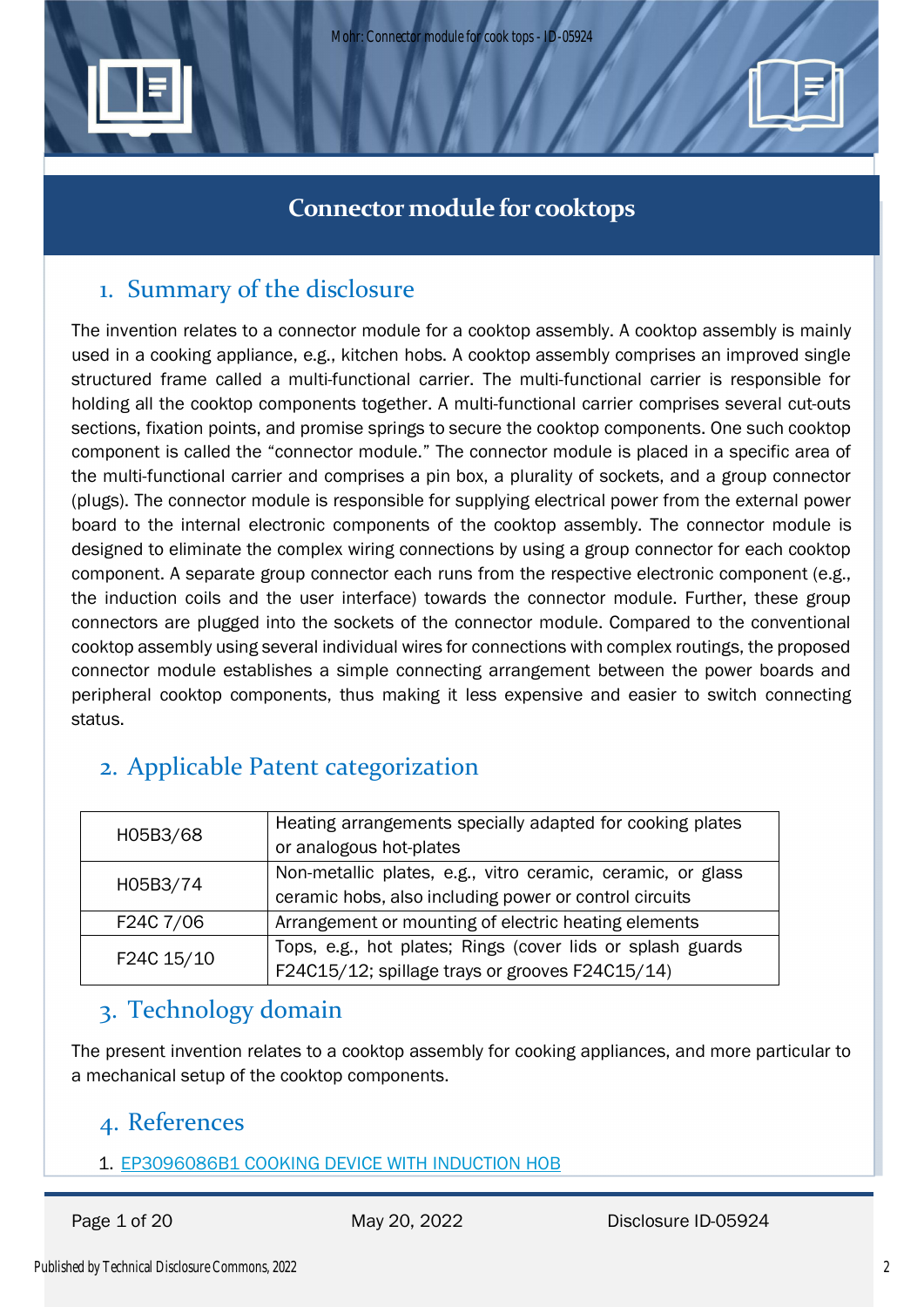*Defensive Publications Series, Art. 5151 [2022]*



Cooking device that comprises a support plane (11) comprising an upper surface (12), a lower surface (14) and an induction hob (34) that includes an induction plate (36). The upper surface (12) is flat, and the lower surface (14) comprises an aperture (23) connected to an induction plate seating (24) blind at the top and made in the thickness (S) of the support plane (11) between its upper surface (12) and the lower surface (14) to which an induction plate (36) is associated.

2. DE10345198A1 CONTROL MODULE FOR COOKING HOB HAS ELECTRONIC CONTROL CIRCUITRY CONTAINED WITHIN HOUSING SHELL ASSEMBLED FROM COOPERATING UPPER AND LOWER HOUSING SHELLS

The control module (2) for a cooking hob (1) has a housing enclosing electronic control circuitry, assembled by combining an upper housing shell with a lower housing shell, each made of a plastics material and provided with integral formations for retention of the electronic control circuitry and/or for providing a snap-fit connection between the housing shells. The control module can be fitted into a seating (4) provided by a built-in cooking oven (3). Also included are independent claims for the following: (a) a display button for a control module for a cooking hob; (b) a cooking hob provided with a control module; (c) a socket rail for connection with a cooking hob control module; (d) a cooking oven with a seating for a control module for a cooking hob.

3. DE102005005527A1 INDUCTION HEATING DEVICE FOR COOKING AREA OF HOB TRAY, HAS SUPPLY PART CONVERTING APPLIED VOLTAGE INTO POWER CONTROL FOR INDUCTION COIL, WHERE DEVICE IS FORMED AS INSTALLATION-FINISHED AND/OR CONNECTION-FINISHED COMPONENT

The device has a supply part (30) converting an applied voltage into a power control for an induction coil (13) at a carrier mechanism (20). The supply part has a power electronic and a control electronic, where an exhausting device is provided for the power electronic. The device has an electrical power connection and an electrical control connection and is formed as an installation-finished and/or connection-finished component. An independent claim is also included for a hob tray with an induction heat device

4. EP2498576B1 SWITCH HOLDER FOR AN INDUCTION HOB, ON WHICH ELECTRONICS COMPONENTS ARE ASSEMBLED AND INDUCTION HOB WITH A SWITCH HOLDER

The holder (4) has a set of power connectors (5-7) for supplying energy to a set of side folded inductors (14-17) of an induction hub (1). One of the power connectors is arranged in a third face of a surface of the holder, where the third face of the surface of the holder is extended to an edge of the power connector. Another set of power connectors (8-10) is arranged in another third face of the surface of the holder, where the latter third face of the surface of the holder is extended to an edge of the power connector and lies opposite to the former third face.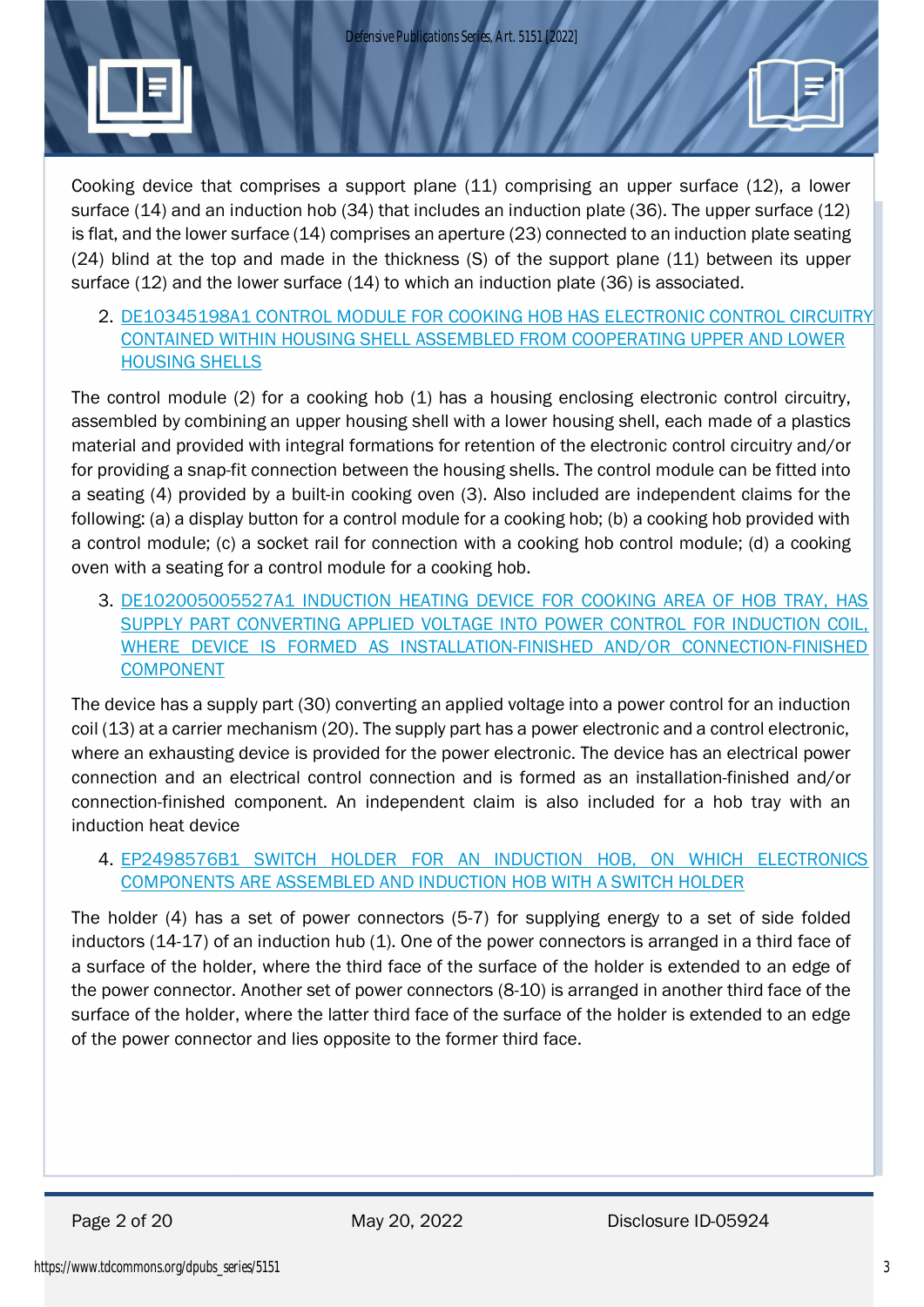

In the past, the power supply arrangement for a cooking appliance, e.g., a kitchen hob, comprised a bunch of single wired connections between the main power board and electronic components. If the appliance requires the standard with a smaller number of electronic components, the single wired connections were limited in number and routed easily within the cooktop assembly. However, in recent years, cooking appliances have become more innovative with compact sizes with a large number of electronic/electrical components. As a result, the number of wiring connections to fulfill the power-supply need for each electronic/electrical component has also increased. The cooktop assembly has become more complex due to the dense network of wires running in a limited area. Along with the increase in the number of electronic/electrical components in a cooktop assembly, the number of support frames to hold components securely has also increased. As a result, more complex assembly designs and tedious wire routings are introduced within the cooktop assembly.

Moreover, such a complex cooktop assembly may also increase the heat dissipation problems and reduce the lifetime of the cooking appliance. Furthermore, it also becomes difficult to replace the wiring or change any electronic component. The replacement may always require a highly skilled worker with sufficient knowledge about the power supply wiring connections. This increases the manufacturing as well as the servicing costs of the cooking appliance. In the case of the prior Cheetah models, the components of the cooktop assembly, e.g., the induction coil and the glass ceramic, may achieve a substandard fit concerning each other, thus forming an unacceptable gap in-between them. Such alignment error may create a concern for wired routings and the support elements to holding them. Therefore, it is necessary to develop new ways for improved cooktop assembly to solve the above-mentioned problems.

## 6. Proposed solution

The present invention solves the above-mentioned problem by providing a "connector module" for connecting all the power supply and control wires running between the electronic/electrical components and the connector module of a cooktop assembly. The connector module is mainly placed in a specific area of the multi-functional carrier and comprises a pin box, a plurality of sockets, and a group connector (plugs). The connector module is responsible for distributing electrical power received from the external power board to the internal electronic/electrical components of the cooktop assembly. The connector module is designed to eliminate the complex wiring connections by using a group connector for each cooktop component. A separate group connector each runs from the respective electronic/electrical components (e.g., the induction coils and the user interfaces) towards the connector module. Further, these group connectors are plugged into the sockets of the connector module, thus eliminating complex wiring connections.

The proposed connector module has the following properties: (1) its fixation onto the glass by gluing; (2) its fixation onto the multi-functional carrier by gluing, clicking in, or screwing; (3) the connector module having at least two sockets for collecting the power wires and control wires of the application and one pin box for the connection to the power board; (4) the power and control wires of the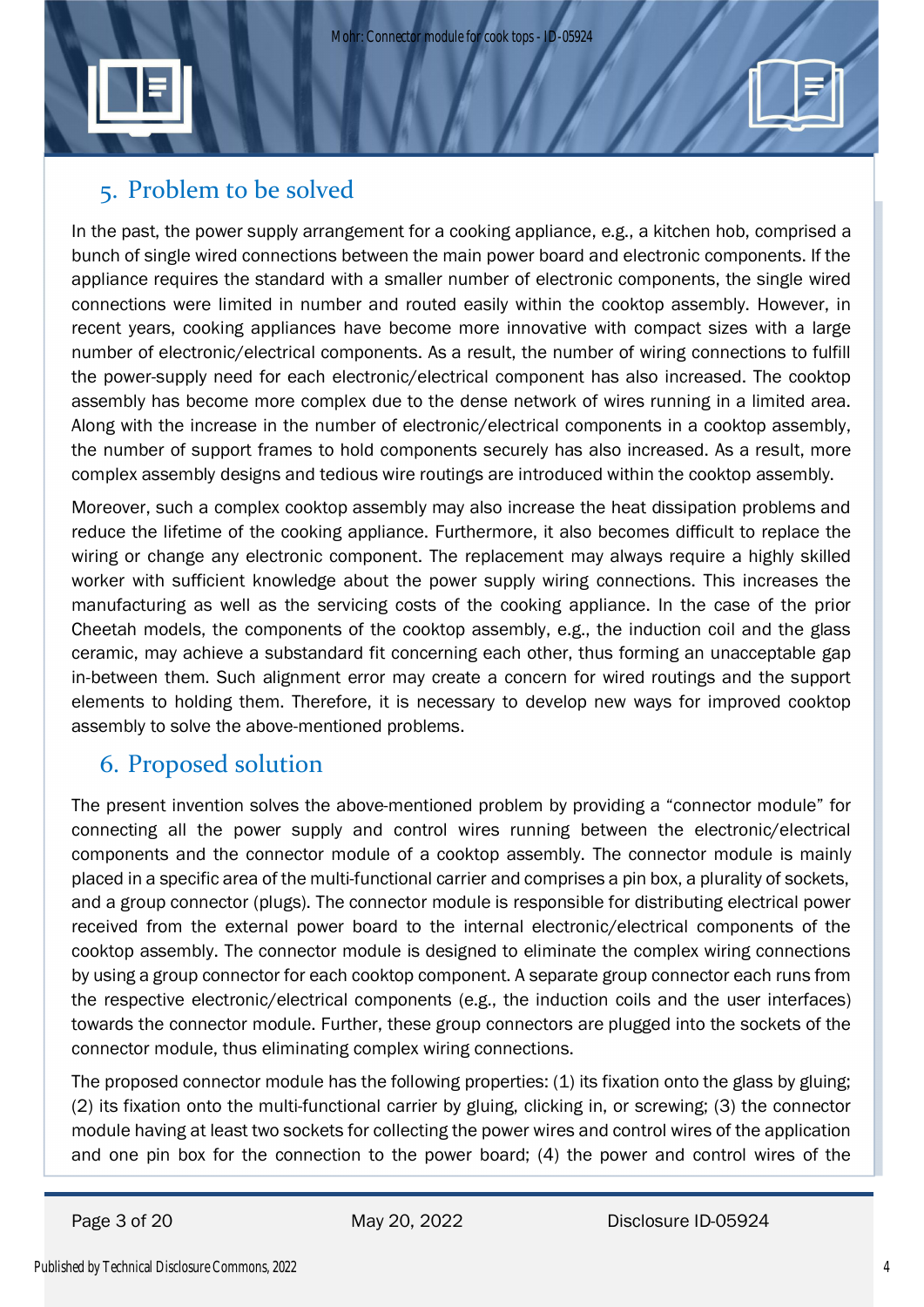

application (e.g., induction coil wires) collected on group plugs; (5) the group plugs of the application having female execution; (6) the sockets to be positioned according to the requirements, preferably one behind the other, and also, the orientation of the sockets to be realized according to the application needs; (7) the pin box to be executed with a two-dimensional degree of freedom to eliminate needed tolerances for the assembly, wherein the pins of the pin box need to have surrounding chamfers; (8) The pin box to be fixedly mounted and the single pins to be flexible in the axial direction, e.g., spring-suspended, wherein the pin ends are executed with an oval shape, and wherein the counterparts are conductive pads to eliminate needed tolerances for assembly; and (9) the internal wirings between the plugs and the pin box are inside the housing of the pin box.

The connector module establishes a simple connection between power boards and electronic/electrical components of the cooktop assembly, thus avoiding any bad connections. Also, the connector module allows the realization of a fully automatic assembly from the manual assembly, as the group connectors ensure effortless connections while plugging in and plugging out from the sockets. Accordingly, the connector module improves the quality of the wired connections within the cooktop assembly by providing simple quality-checks (Q-checks) for correct plugging.

## 7. Description

The present invention relates to a cooktop assembly for a cooking appliance, e.g., kitchen hobs, and more particularly to a mechanical setup of cooktop components in the following embodiments. In one embodiment, as shown in Figure 1, the cooktop component, i.e., the connector module (orangecolored), is fixed in one of the several cut-out sections of the multi-functional carrier (reddish-brown colored). The connector module (orange-colored) may be attached to the multi-functional carrier (reddish-brown colored) through gluing, by clicking-in mechanism, or by screwing to the fixation points. The connector module comprises a pin box and at least two sockets. The power supply and control wires from each induction coil are clubbed together on each group connector (blue colored). The sockets on the connector module (orange-colored) are mainly used for collecting group connectors, whereas the pin box establishes a connection with the power board. Moreover, Figure 1 shows a group connector (blue colored) with one end connected to an induction coil and the other end disconnected from the connector module's socket.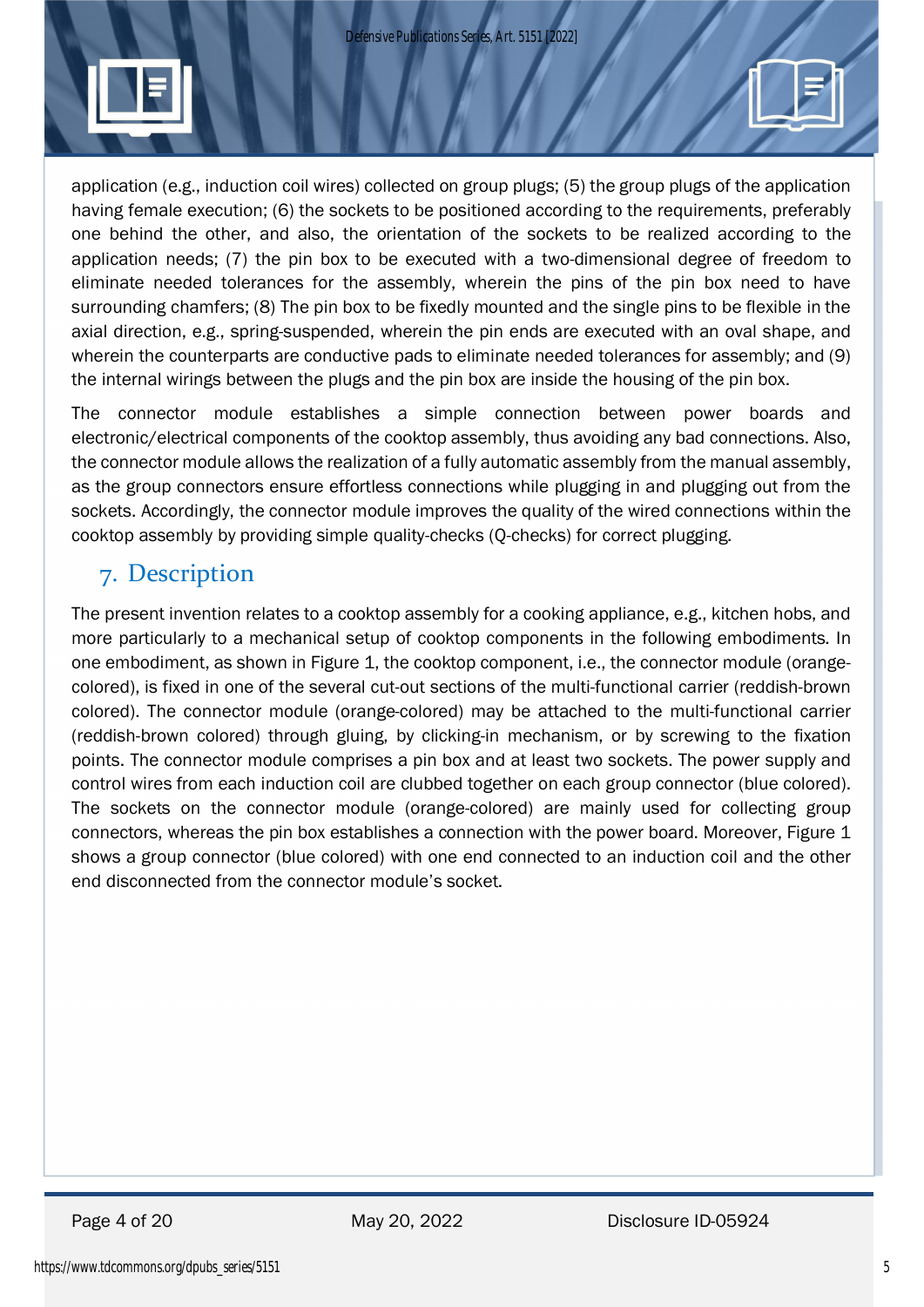

*Figure 1. A connector module in a disconnected condition.*

In an embodiment of the invention, Figure 2 shows the group connectors (blue colored) and the connector module(orange-colored) in a connected fashion. The group connectors (blue colored) are mainly plugged into the sockets of the connector module(orange-colored) such that the connection is established for supplying electrical power from the external power board to the internal electronic components like the induction coils.



*Figure 2. A connector module in a connected condition.*

In an embodiment of the invention, Figure 3 shows a connector module with a detailed mechanical design. The group connectors are plugged-in to the connector module and function as a female connection type. The sockets on the connector module are positioned according to the requirements, preferably one behind the other. Also, the orientation of the sockets is arranged according to the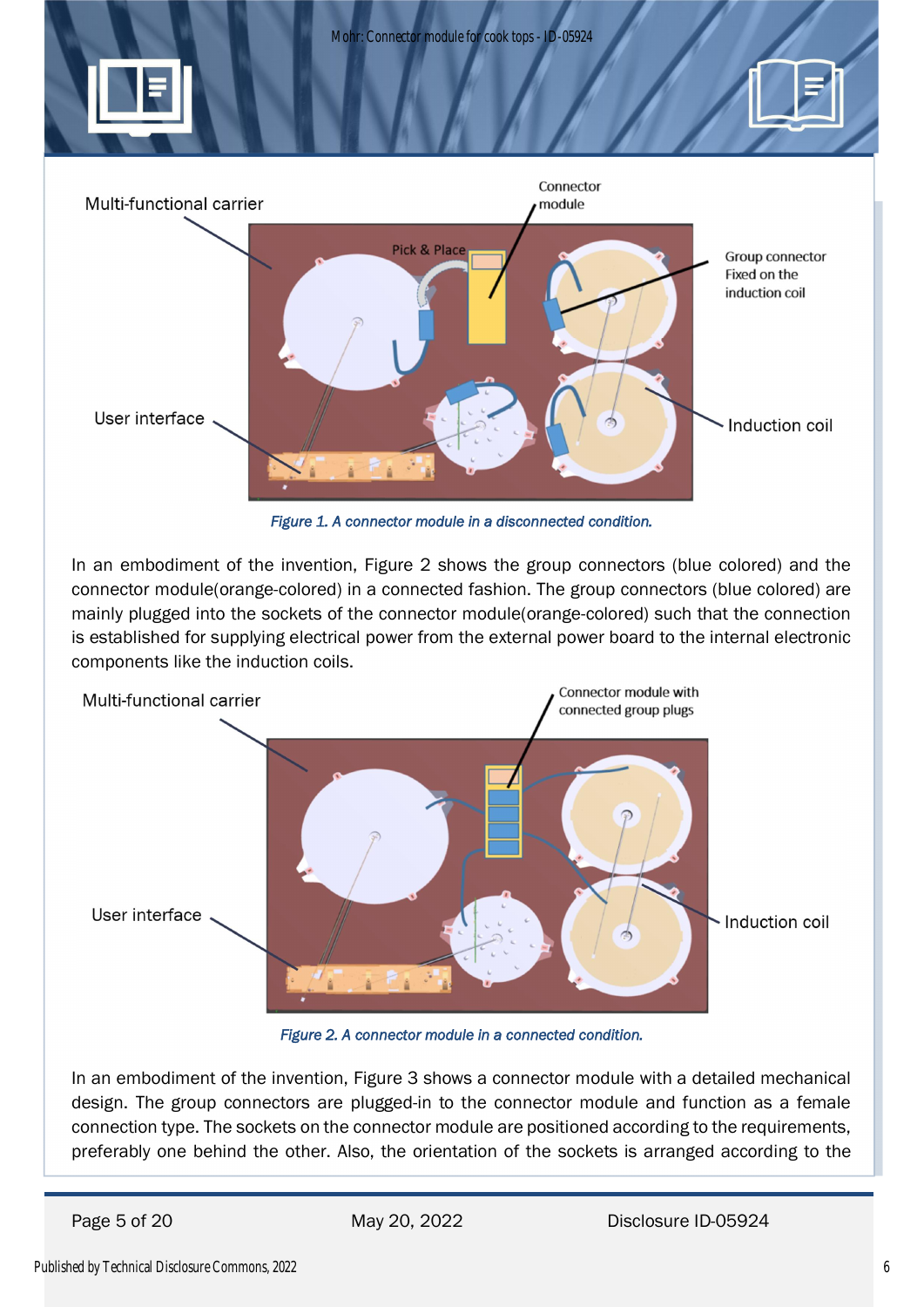*Defensive Publications Series, Art. 5151 [2022]*

application needs. The pin box located on the top of the connector module comprises several pins. The pin box executes a two-dimensional degree of freedom, as shown in Figure 4, to eliminate the need for tolerances in establishing connection assembly.



*Figure 3. A connector module with possible mechanical design.*

Also, to achieve a more smooth and automated connection assembly, the pins of the pin box further comprise surrounding chamfers. The pin box is then fix-mounted, and each pin has only one degree of freedom i.e., in the axial direction of the pin, e.g., spring-suspended. Also, the pin ends are executed with an oval shape. The counterparts are mainly conductive pads to eliminate needed tolerances while attaining automated connection assembly. The internal wiring between the plugs and the pin box inside the housing of the pin box is internally connected.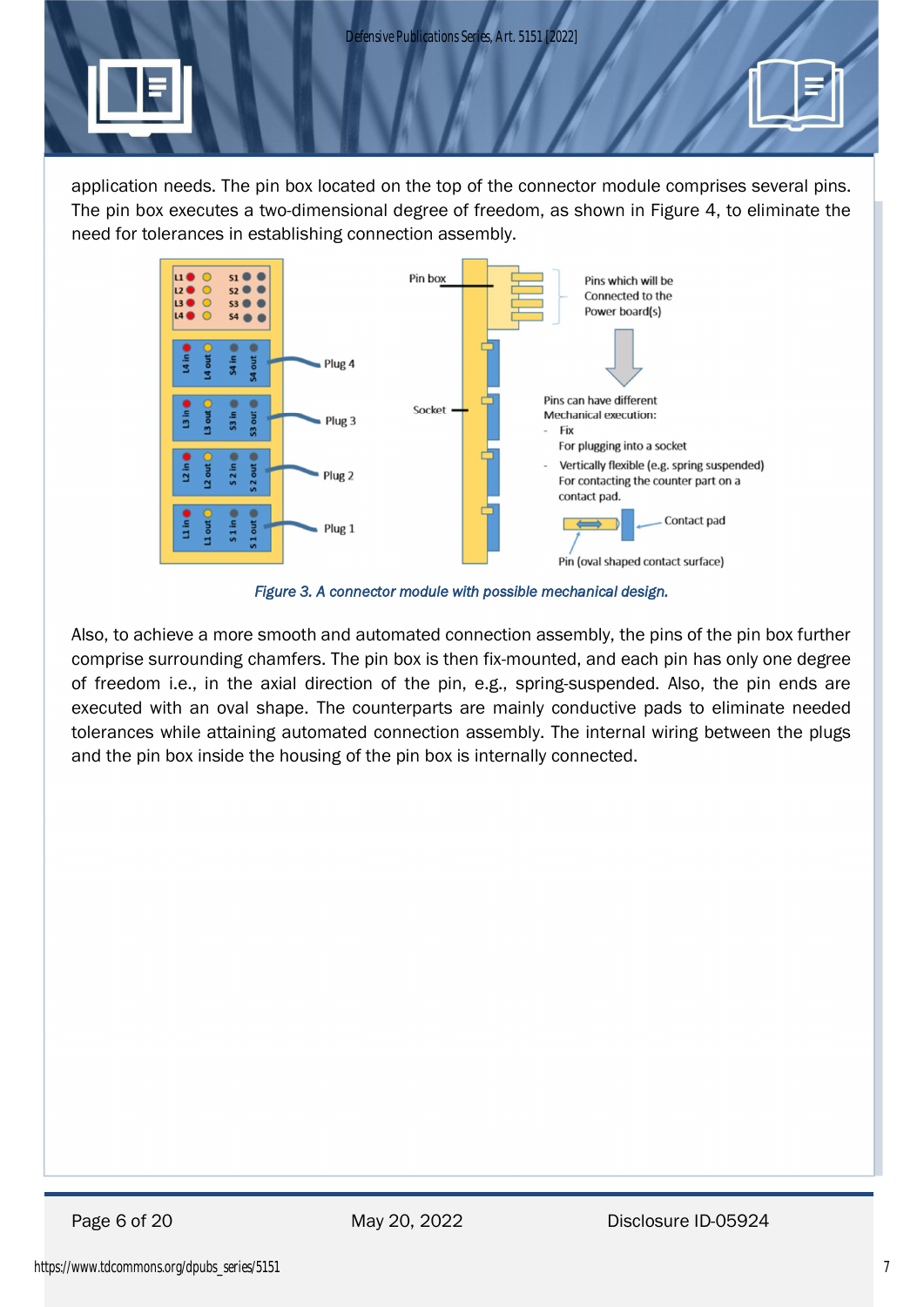

 *Figure 4. A perspective view of connector module with possible mechanical design.*

## 8. Machine translations

Anschlussmodul für Kochfelder

1. Zusammenfassung der Offenbarung

Die Erfindung betrifft ein Anschlussmodul für eine Kochfeldanordnung. Eine Kochfeldbaugruppe wird hauptsächlich in einem Kochgerät, z. B. einem Kochfeld, verwendet. Eine Kochfeldbaugruppe umfasst einen verbesserten, einfach strukturierten Rahmen, der als Multifunktionsträger bezeichnet wird. Der Multifunktionsträger ist für den Zusammenhalt aller Kochfeldkomponenten zuständig. Ein Multifunktionsträger besteht aus mehreren Ausschnitten, Befestigungspunkten und Versprechungsfedern zur Sicherung der Kochfeldkomponenten. Eine solche Kochfeldkomponente wird als "Anschlussmodul" bezeichnet. Das Anschlussmodul wird in einem bestimmten Bereich des Multifunktionsträgers platziert und besteht aus einem Anschlusskasten, einer Vielzahl von Steckdosen und einem Gruppenanschluss (Steckern). Das Anschlussmodul ist für die Stromzufuhr von der externen Stromversorgungsplatine zu den internen elektronischen Komponenten der Kochfeldbaugruppe zuständig. Das Steckermodul ist so konzipiert, dass die komplexen Verdrahtungsverbindungen durch die Verwendung eines Gruppensteckers für jede Kochfeldkomponente entfallen. Von der jeweiligen elektronischen Komponente (z. B. den Induktionsspulen und der Benutzeroberfläche) führt jeweils ein separater Gruppenstecker zum Anschlussmodul. Diese Gruppenstecker werden dann in die Buchsen des Anschlussmoduls gesteckt. Im Vergleich zum herkömmlichen Kochfeldaufbau, bei dem mehrere einzelne Drähte für Verbindungen mit komplexer Streckenführung verwendet werden, stellt das vorgeschlagene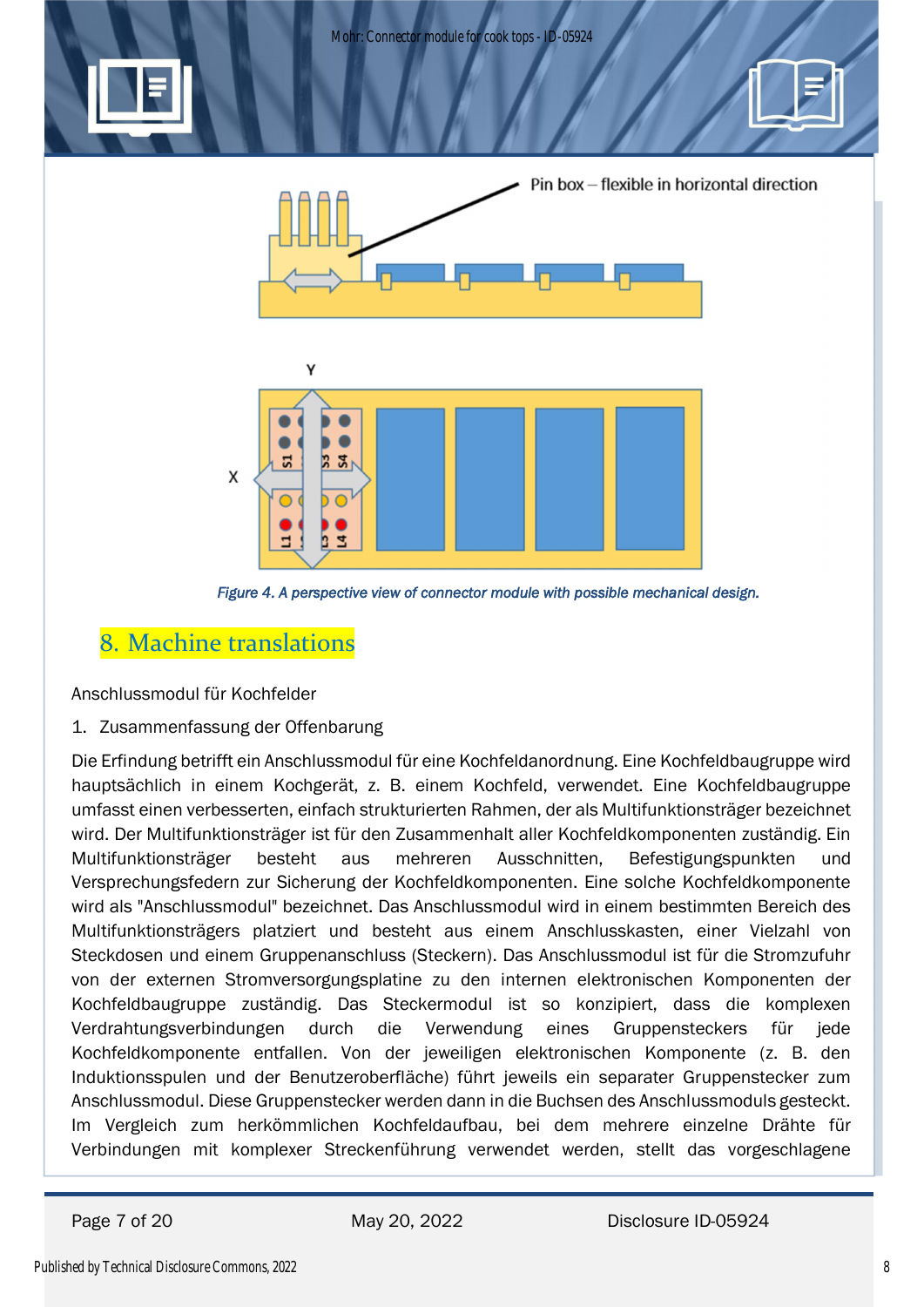Anschlussmodul eine einfache Verbindungsanordnung zwischen den Leistungsplatinen und den peripheren Kochfeldkomponenten her, wodurch der Wechsel des Anschlussstatus kostengünstiger und einfacher wird.

2. Anwendbare Patent-Kategorisierung

H05B3/68 Heizvorrichtungen, besonders geeignet für Kochplatten oder analoge Kochplatten

H05B3/74 Nichtmetallische Platten, z.B. Glaskeramik-, Keramik- oder Glaskeramikkochfelder, auch mit Strom- oder Steuerschaltungen

F24C 7/06 Anordnung oder Montage von elektrischen Heizelementen

F24C 15/10 Oberteile, z. B. Kochplatten; Ringe (Deckel oder Spritzschutz F24C15/12; Auffangwannen oder -rillen F24C15/14)

### 3. Technisches Gebiet

Die vorliegende Erfindung betrifft eine Kochfeldanordnung für Kochgeräte, insbesondere einen mechanischen Aufbau der Kochfeldkomponenten.

- 4. Referenzen
- 1. EP3096086B1 KOCHVORRICHTUNG MIT INDUKTIONSKOCHFELD

Kochgerät mit einer Auflagefläche (11), die eine obere Fläche (12), eine untere Fläche (14) und ein Induktionskochfeld (34) mit einer Induktionsplatte (36) umfasst. Die obere Fläche (12) ist eben, und die untere Fläche (14) weist eine Öffnung (23) auf, die mit einem Induktionsplattensitz (24) verbunden ist, der oben blind ist und in der Dicke (S) der Trägerebene (11) zwischen ihrer oberen Fläche (12) und der unteren Fläche (14), der eine Induktionsplatte (36) zugeordnet ist, ausgebildet ist.

2. DE10345198A1 STEUERMODUL FÜR KOCHFELD MIT ELEKTRONISCHER STEUERUNG IN EINER GEHÄUSESCHALE, DIE AUS ZUSAMMENWIRKENDEN OBEREN UND UNTEREN GEHÄUSESCHALEN ZUSAMMENGESETZT IST

Das Steuermodul (2) für ein Kochfeld (1) hat ein Gehäuse, das eine elektronische Steuerschaltung umschließt, die durch Kombination einer oberen Gehäuseschale mit einer unteren Gehäuseschale zusammengebaut ist, die jeweils aus einem Kunststoffmaterial bestehen und mit integrierten Ausformungen zum Festhalten der elektronischen Steuerschaltung und/oder zur Bereitstellung einer Schnappverbindung zwischen den Gehäuseschalen versehen sind. Das Steuermodul kann in eine Aufnahme (4) eines Einbauherdes (3) eingebaut werden. Weiterhin enthalten sind unabhängige Ansprüche für Folgendes: (a) eine Anzeigetaste für ein Steuermodul für eine Kochmulde; (b) eine Kochmulde mit einem Steuermodul; (c) eine Steckdosenleiste zur Verbindung mit einem Steuermodul für eine Kochmulde; (d) einen Backofen mit einer Aufnahme für ein Steuermodul für eine Kochmulde.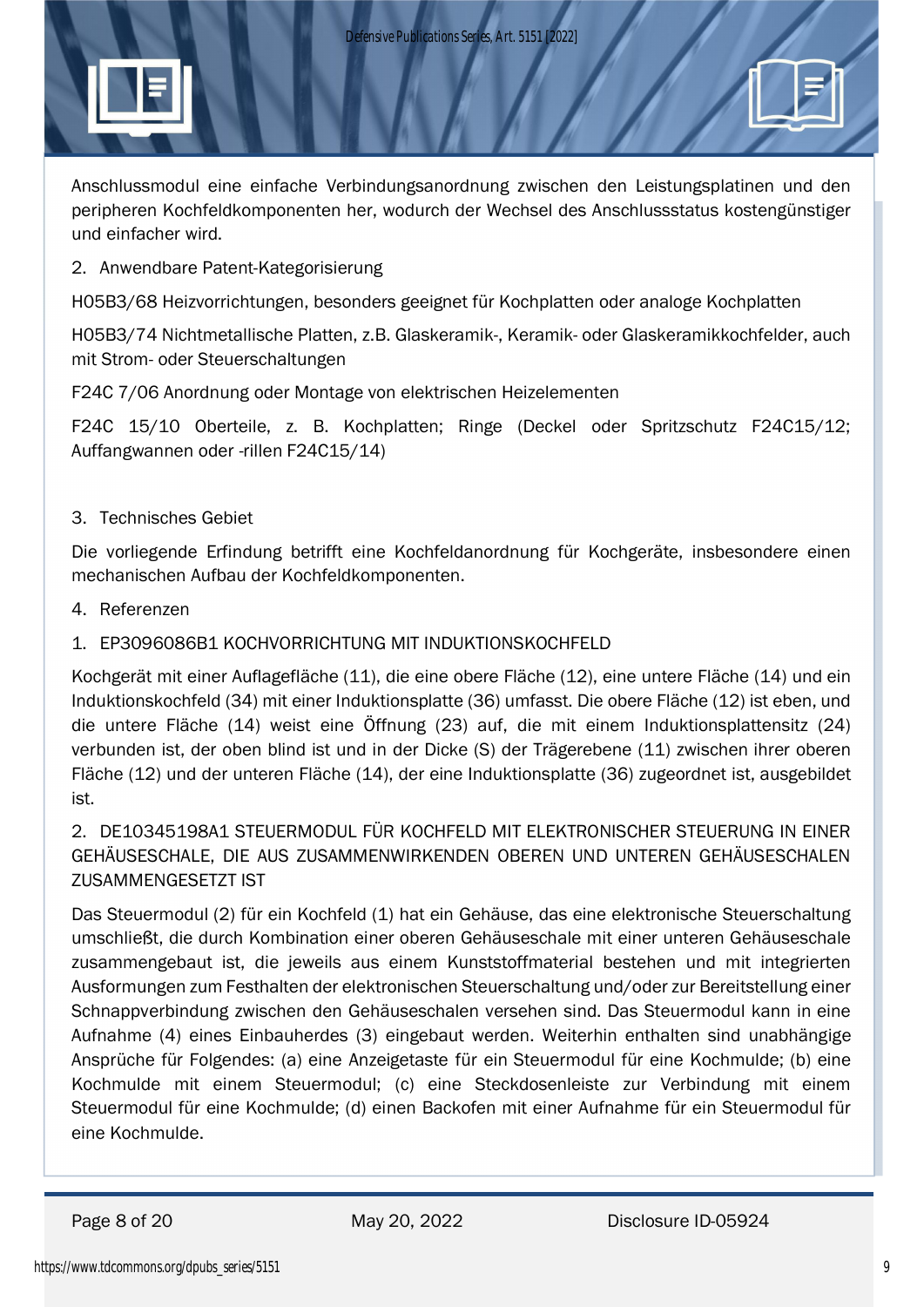

3. DE102005005527A1 INDUKTIONSHEIZVORRICHTUNG FÜR KOCHFELD EINES KOCHFELDES, MIT EINEM VERSORGUNGSTEIL ZUR UMWANDLUNG EINER ANGELEGTEN SPANNUNG IN EINE STROMSTEUERUNG FÜR EINE INDUKTIONSSPULE, WOBEI DIE VORRICHTUNG ALS EINBAUFERTIGES UND/ODER ANSCHLUSSFERTIGES BAUTEIL AUSGEBILDET IST

Die Vorrichtung weist ein Versorgungsteil (30) auf, das eine angelegte Spannung in eine Leistungssteuerung für eine Induktionsspule (13) an einer Trägervorrichtung (20) umwandelt. Das Versorgungsteil weist eine Leistungselektronik und eine Steuerelektronik auf, wobei eine Entlüftungseinrichtung für die Leistungselektronik vorgesehen ist. Die Vorrichtung hat einen elektrischen Leistungsanschluss und einen elektrischen Steueranschluss und ist als einbaufertiges und/oder anschlussfertiges Bauteil ausgebildet. Ferner ist ein eigenständiger Anspruch für eine Kochmulde mit einer Induktionswärmeeinrichtung enthalten

4. EP2498576B1 SCHALTERHALTER FÜR EIN INDUKTIONSKOCHFELD, AN DEM ELEKTRONIKKOMPONENTEN MONTIERT SIND UND INDUKTIONSKOCHFELD MIT EINEM **SCHALTERHALTER** 

Der Halter (4) hat einen Satz von Stromanschlüssen (5-7) zur Energieversorgung eines Satzes von seitlich gefalteten Induktoren (14-17) einer Induktionsnabe (1). Einer der Leistungsverbinder ist in einer dritten Fläche einer Oberfläche des Halters angeordnet, wobei die dritte Fläche der Oberfläche des Halters bis zu einem Rand des Leistungsverbinders verlängert ist. Ein weiterer Satz von Leistungssteckern (8-10) ist in einer anderen dritten Fläche der Oberfläche des Halters angeordnet, wobei sich die letztgenannte dritte Fläche der Oberfläche des Halters bis zu einer Kante des Leistungssteckers erstreckt und der ersten dritten Fläche gegenüberliegt.

### 5. Zu lösendes Problem

In der Vergangenheit bestand die Stromversorgung eines Kochgeräts, z. B. eines Küchenherds, aus einer Reihe von Einzelverbindungen zwischen der Hauptstromversorgung und elektronischen Komponenten. Wenn das Gerät den Standard mit einer geringeren Anzahl elektronischer Komponenten erfordert, war die Anzahl der Einzelkabelverbindungen begrenzt und konnte leicht innerhalb der Kochfeldbaugruppe verlegt werden. In den letzten Jahren sind die Kochgeräte jedoch immer innovativer geworden und haben kompakte Abmessungen mit einer großen Anzahl elektronischer/elektrischer Komponenten. Infolgedessen hat sich auch die Anzahl der Kabelverbindungen erhöht, die für die Stromversorgung der einzelnen elektronischen/elektrischen Komponenten erforderlich sind. Der Zusammenbau des Kochfelds ist aufgrund des dichten Netzes von Kabeln, die auf begrenztem Raum verlaufen, komplexer geworden. Mit der zunehmenden Anzahl elektronischer/elektrischer Komponenten in einer Kochfeldbaugruppe hat sich auch die Anzahl der Stützrahmen erhöht, die die Komponenten sicher halten. Dies hat zur Folge, dass komplexere Montagekonstruktionen und mühsame Kabelverlegungen innerhalb der Kochfeldbaugruppe erforderlich sind.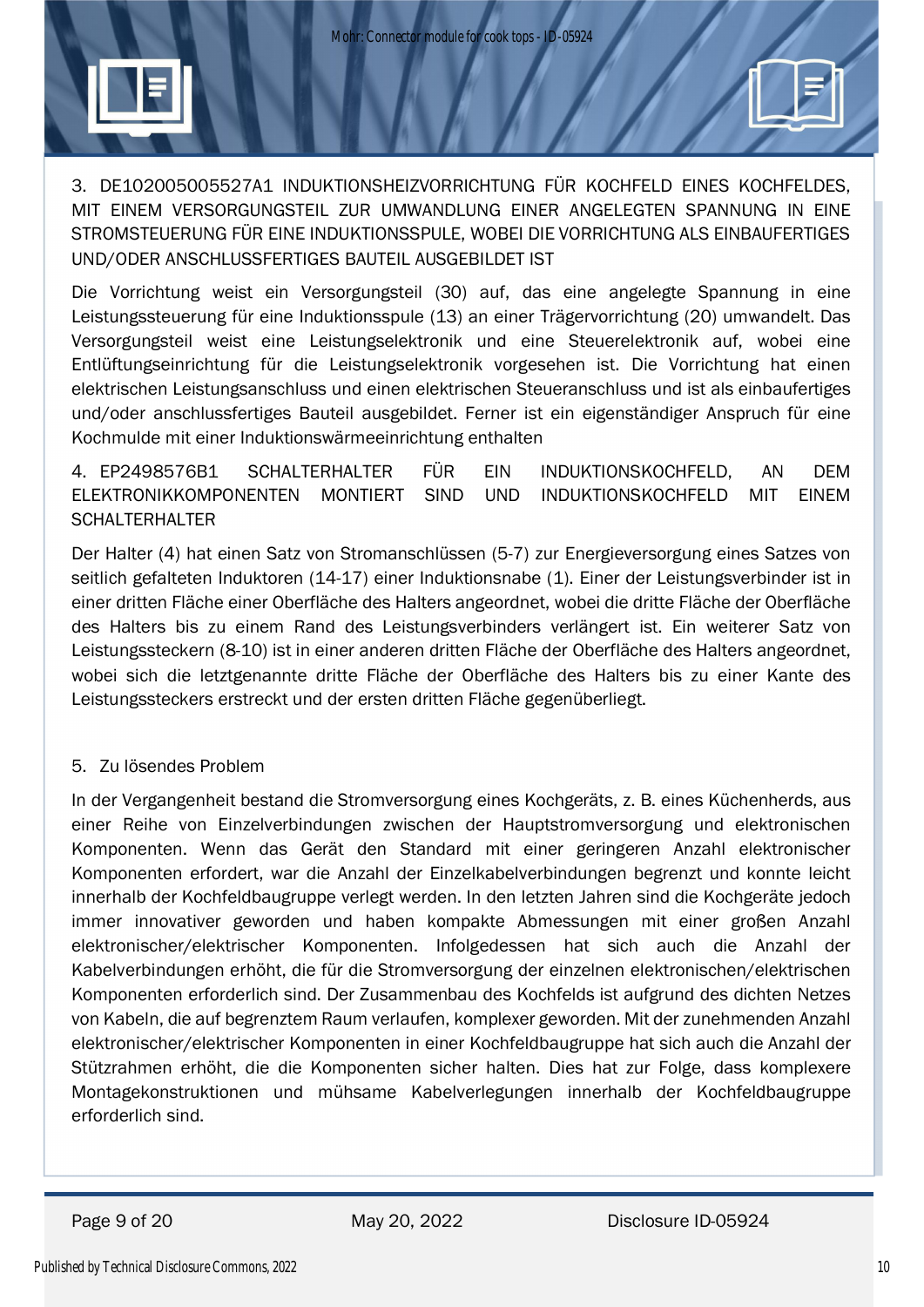Darüber hinaus kann eine derart komplexe Kochfeldbaugruppe auch zu Problemen bei der Wärmeableitung führen und die Lebensdauer des Kochgeräts verkürzen. Außerdem ist es schwierig, die Verdrahtung auszutauschen oder ein elektronisches Bauteil zu ersetzen. Für den Austausch ist immer ein hochqualifizierter Mitarbeiter mit ausreichenden Kenntnissen über die Stromversorgungskabelverbindungen erforderlich. Dies erhöht sowohl die Herstellungs- als auch die Wartungskosten des Kochgeräts. Bei den früheren Cheetah-Modellen kann es vorkommen, dass die Komponenten der Kochfeldbaugruppe, z. B. die Induktionsspule und die Glaskeramik, nicht richtig zueinander passen, so dass ein inakzeptabler Spalt zwischen ihnen entsteht. Ein solcher Ausrichtungsfehler kann ein Problem für die verdrahteten Leitungen und die sie haltenden Stützelemente darstellen. Daher ist es notwendig, neue Wege für eine verbesserte Kochfeldmontage zu entwickeln, um die oben erwähnten Probleme zu lösen.

#### 6. Vorgeschlagene Lösung

Die vorliegende Erfindung löst das oben genannte Problem durch die Bereitstellung eines "Anschlussmoduls" zur Verbindung aller Stromversorgungs- und Steuerleitungen, die zwischen den elektronischen/elektrischen Komponenten und dem Anschlussmodul einer Kochfeldbaugruppe verlaufen. Das Anschlussmodul wird hauptsächlich in einem bestimmten Bereich des Multifunktionsträgers platziert und besteht aus einem Anschlusskasten, einer Vielzahl von Steckdosen und einem Gruppenanschluss (Stecker). Das Anschlussmodul ist für die Verteilung der von der externen Stromversorgungsplatine empfangenen elektrischen Energie an die internen elektronischen/elektrischen Komponenten der Kochfeldbaugruppe zuständig. Das Steckermodul ist so konzipiert, dass die komplizierten Verdrahtungsverbindungen durch die Verwendung eines Gruppensteckers für jede Kochfeldkomponente entfallen. Von den jeweiligen elektronischen/elektrischen Komponenten (z. B. den Induktionsspulen und den Benutzerschnittstellen) führt jeweils ein separater Gruppenstecker zum Anschlussmodul. Diese Gruppenstecker werden in die Buchsen des Anschlussmoduls eingesteckt, so dass eine aufwändige Verkabelung entfällt.

Das vorgeschlagene Steckermodul hat folgende Eigenschaften: (1) seine Befestigung auf dem Glas durch Kleben; (2) seine Befestigung auf dem Multifunktionsträger durch Kleben, Einklicken oder Schrauben; (3) das Steckermodul hat mindestens zwei Buchsen für die Aufnahme der Strom- und Steuerleitungen der Anwendung und eine Pin-Box für den Anschluss an die Stromplatine; (4) die Strom- und Steuerleitungen der Anwendung (z.B., (4) die Leistungs- und Steuerdrähte der Anwendung (z.B. Induktionsspulendrähte) auf Gruppensteckern gesammelt werden; (5) die Gruppenstecker der Anwendung eine Buchsenausführung haben; (6) die Buchsen entsprechend den Anforderungen positioniert werden, vorzugsweise hintereinander, und auch die Orientierung der Buchsen entsprechend den Anwendungsbedürfnissen realisiert wird; (7) die Stiftbox mit einem zweidimensionalen Freiheitsgrad ausgeführt wird, um notwendige Toleranzen für die Montage zu eliminieren, wobei die Stifte der Stiftbox umlaufende Fasen haben müssen; (8) die Stiftbox fest montiert wird und die einzelnen Stifte in axialer Richtung flexibel sind, z.B. g., federgelagert, wobei die Stiftenden oval ausgeführt sind und die Gegenstücke leitende Pads sind, um notwendige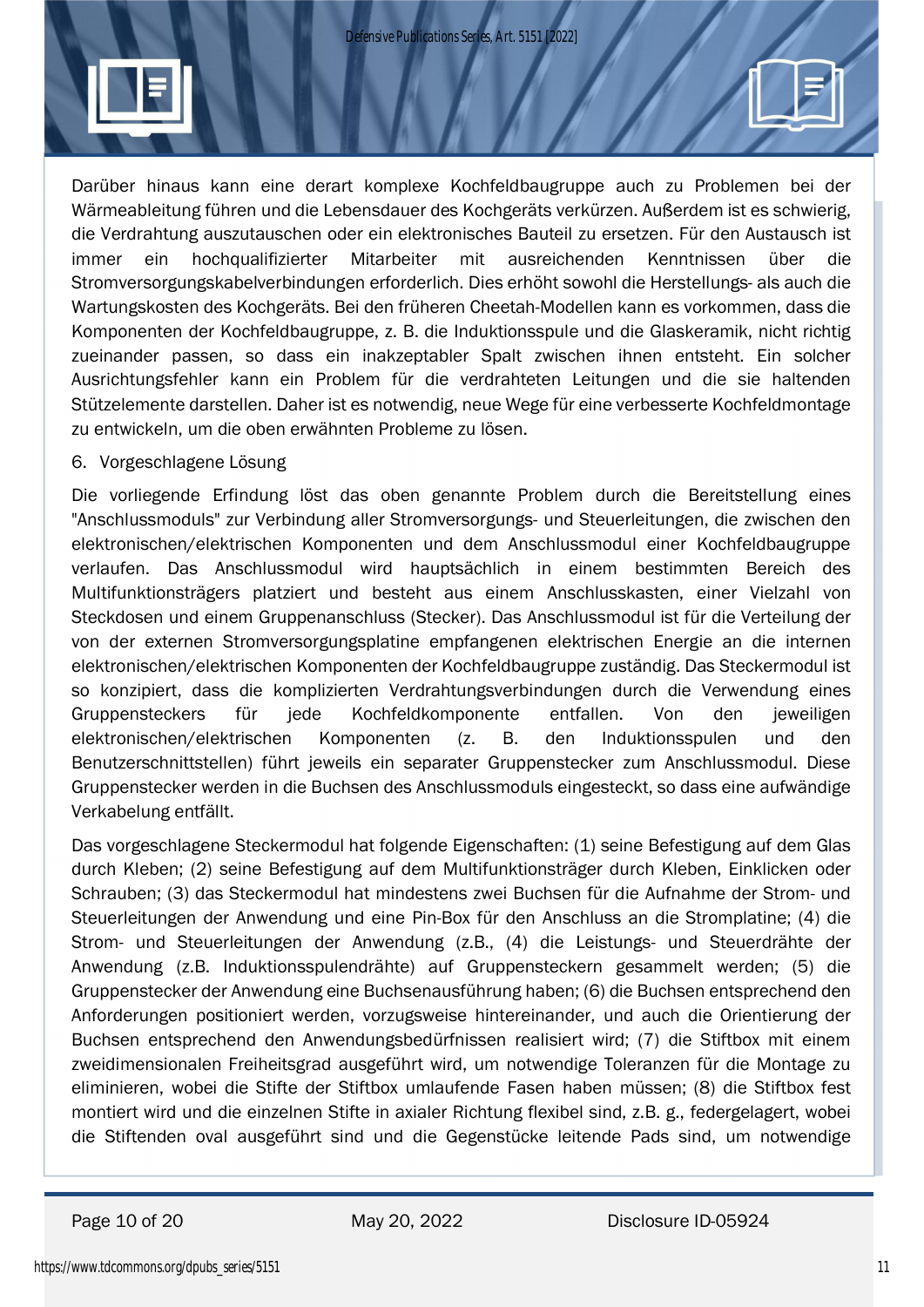Toleranzen für die Montage zu eliminieren; und (9) die internen Verdrahtungen zwischen den Steckern und der Stiftbox befinden sich innerhalb des Gehäuses der Stiftbox.

Das Steckermodul stellt eine einfache Verbindung zwischen den Stromversorgungsplatinen und den elektronischen/elektrischen Komponenten der Kochfeldbaugruppe her, wodurch schlechte Verbindungen vermieden werden. Außerdem ermöglicht das Steckermodul die Realisierung einer vollautomatischen Montage aus der manuellen Montage, da die Gruppenstecker mühelose Verbindungen beim Stecken und Ziehen der Steckdosen gewährleisten. Dementsprechend verbessert das Steckermodul die Qualität der verdrahteten Verbindungen innerhalb der Kochfeldbaugruppe durch einfache Qualitätskontrollen (Q-Kontrollen) für korrektes Stecken.

### 7. Beschreibung

Die vorliegende Erfindung betrifft eine Kochfeldbaugruppe für ein Kochgerät, z.B. ein Kochfeld, und insbesondere einen mechanischen Aufbau von Kochfeldkomponenten in den folgenden Ausführungsformen. In einer Ausführungsform, wie in Figur 1 dargestellt, wird die Kochfeldkomponente, d.h. das Anschlussmodul (orangefarben), in einem der mehreren Ausschnitte des Multifunktionsträgers (rotbraun gefärbt) befestigt. Das Steckermodul (orangefarben) kann an den Multifunktionsträger (rotbraun) geklebt, eingeklickt oder an den Befestigungspunkten verschraubt werden. Das Steckermodul besteht aus einer Pinbox und mindestens zwei Buchsen. Die Stromversorgungs- und Steuerleitungen von jeder Induktionsspule sind an jedem Gruppenstecker (blau gefärbt) zusammengeführt. Die Buchsen auf dem Steckermodul (orangefarben) dienen hauptsächlich zur Aufnahme von Gruppensteckern, während die Pinbox eine Verbindung mit der Stromplatine herstellt. Abbildung 1 zeigt außerdem einen Gruppenstecker (blau), dessen eines Ende mit einer Induktionsspule verbunden ist und dessen anderes Ende nicht an der Buchse des Steckermoduls angeschlossen ist.

Abbildung 1. Ein Steckermodul in einem nicht angeschlossenen Zustand.

In einer Ausführungsform der Erfindung zeigt Abbildung 2 die Gruppenstecker (blau gefärbt) und das Steckermodul (orange gefärbt) in angeschlossener Form. Die Gruppenstecker (blau gefärbt) werden hauptsächlich in die Buchsen des Anschlussmoduls (orange gefärbt) eingesteckt, so dass die Verbindung für die Stromversorgung von der externen Stromversorgungsplatine zu den internen elektronischen Komponenten wie den Induktionsspulen hergestellt wird.

### Abbildung 2. Ein Steckermodul im angeschlossenen Zustand.

In einer Ausführungsform der Erfindung zeigt Abbildung 3 ein Steckverbindermodul mit einem detaillierten mechanischen Aufbau. Die Gruppenstecker sind auf das Steckermodul aufgesteckt und funktionieren als Buchsenanschluss. Die Buchsen auf dem Steckermodul sind entsprechend den Anforderungen angeordnet, vorzugsweise hintereinander. Auch die Ausrichtung der Buchsen wird je nach Anwendungsbedarf angeordnet. Der Stiftkasten auf der Oberseite des Steckverbindermoduls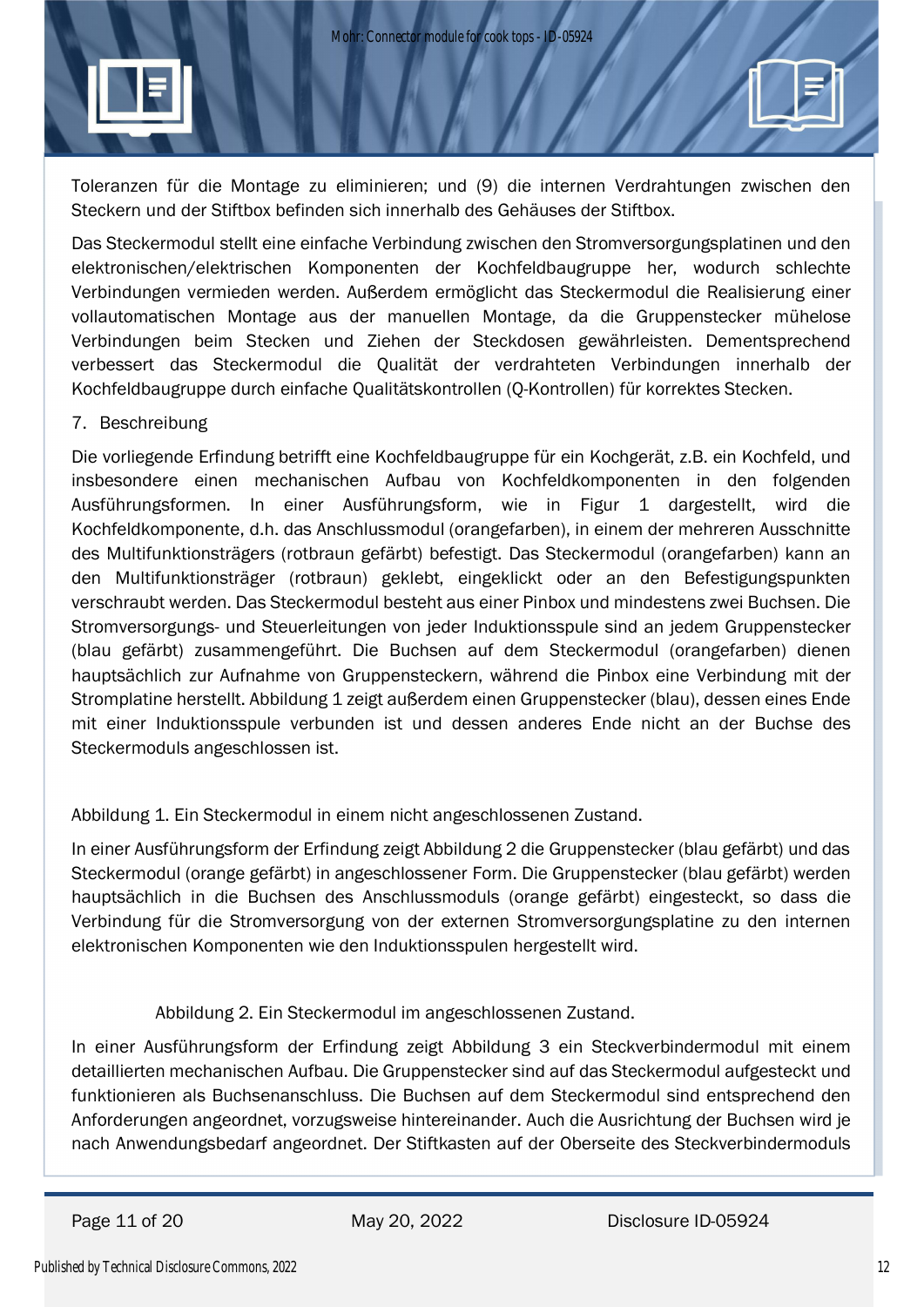

Abbildung 3. Ein Steckverbindermodul mit möglichem mechanischem Aufbau.

Um eine reibungslose und automatisierte Verbindungsmontage zu erreichen, weisen die Stifte der Stiftbox außerdem umlaufende Fasen auf. Der Stiftkasten ist dann fest montiert, und jeder Stift hat nur einen Freiheitsgrad, d. h. in axialer Richtung des Stifts, z. B. federnd gelagert. Auch die Stiftenden sind oval ausgeführt. Bei den Gegenstücken handelt es sich hauptsächlich um leitende Pads, um notwendige Toleranzen zu eliminieren und gleichzeitig eine automatisierte Verbindungsmontage zu erreichen. Die interne Verdrahtung zwischen den Steckern und der Pin-Box im Gehäuse der Pin-Box ist intern verbunden.

 Abbildung 4. Eine perspektivische Ansicht des Steckermoduls mit möglichem mechanischem Aufbau.

灶台的连接器模块

### 1. 公开内容摘要

本发明涉及一种用于灶台组件的连接器模块。灶台组件主要用于烹饪设备,例如厨房炉灶。灶 台组件包括一个改进的单一结构的框架,称为多功能载体。多功能载体负责将所有灶台部件固 定在一起。一个多功能载体包括几个切口部分、固定点和用于固定灶台部件的承诺弹簧。一个 这样的灶台部件被称为"连接器模块"。连接器模块被放置在多功能载体的一个特定区域,包括一 个针盒、多个插座和一个群组连接器(插头)。连接器模块负责从外部电源板向灶台组件的内 部电子元件供应电力。连接器模块的设计是通过为每个灶台组件使用一个组连接器来消除复杂 的布线连接。每个单独的组连接器从各自的电子部件(例如,感应线圈和用户界面)向连接器 模块方向运行。此外,这些组连接器被插入连接器模块的插座中。与传统的灶台组件使用几根 单独的电线进行连接的复杂路线相比,拟议的连接器模块在电源板和外围灶台组件之间建立了 一个简单的连接安排,从而使其成本更低,更容易切换连接状态。

2. 适用的专利分类

H05B3/68 特别适用于烹饪板或类似的热板的加热安排

H05B3/74 非金属板,例如,体外陶瓷、陶瓷或玻璃陶瓷炉,也包括电源或控制电路

F24C 7/06 电加热元件的排列或安装

F24C 15/10 顶部,例如,热板;环 ( 盖子或防溅板 F24C15/12;溢出盘或凹槽 F24C15/14)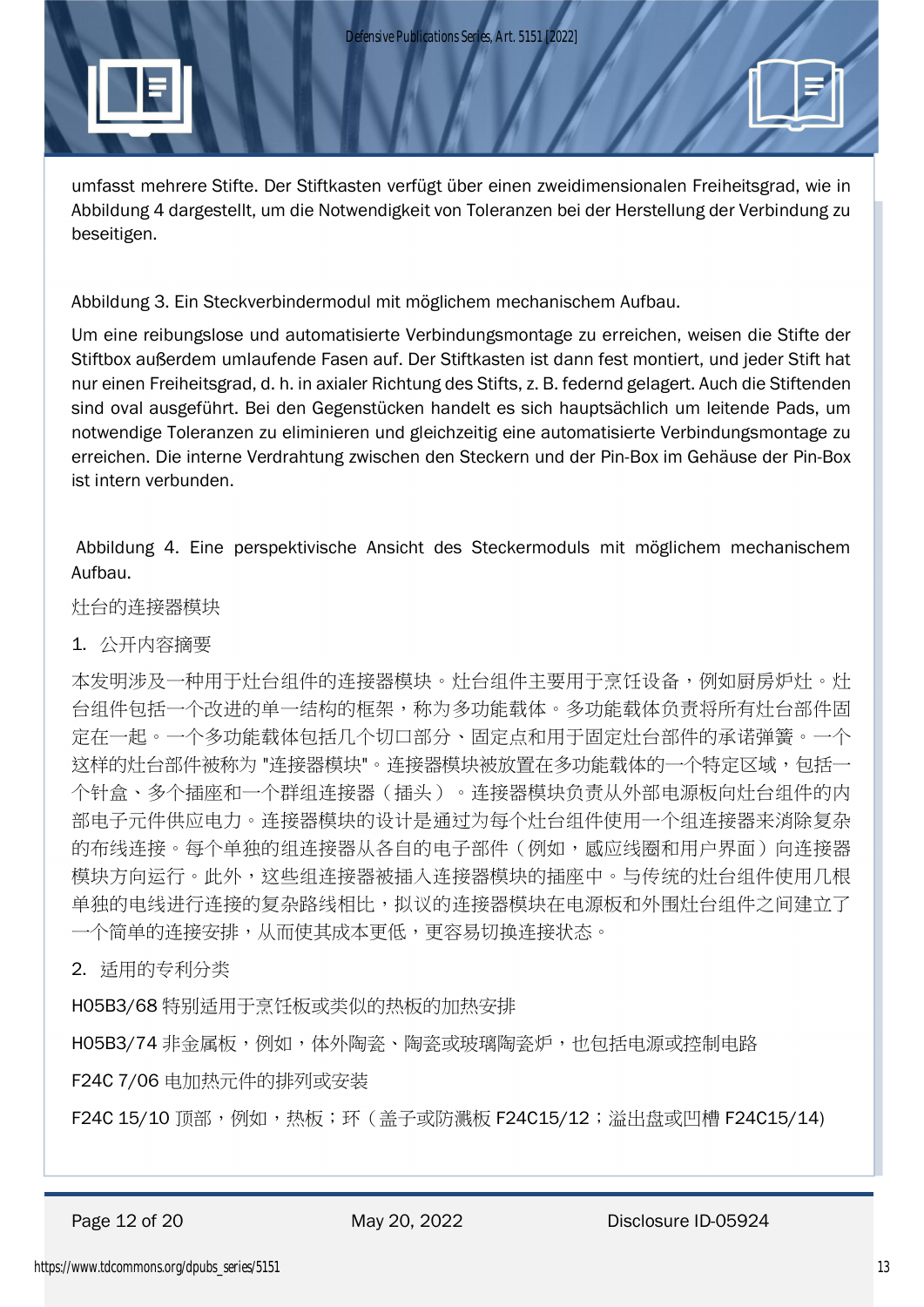

本发明涉及一种用于烹饪器具的灶台组件,更具体地说,涉及一种灶台组件的机械设置。

4. 参考文献

1. EP3096086B1 带电磁炉的烹饪装置

烹饪设备,包括一个由上表面(12)、下表面(14)和电磁炉(34)组成的支撑平面(11), 电磁炉包括一个电磁板(36)。上表面(12)是平的,下表面(14)包括一个孔(23),该孔与顶部盲 目的感应板座(24)相连,并在其上表面(12)和下表面(14)之间的支撑平面(11)的厚度(S)上制作, 感应板(36)与之相连。

2. de10345198a1 烹饪炉的控制模块,其电子控制电路包含在由合作的上、下壳体组装而成的 壳体内。

用干烹饪灶具(1)的控制模块(2)有一个包含电子控制电路的外壳,通过将一个上外壳和一个下外 壳结合起来组装,每个外壳都是由塑料材料制成的,并具有用于保持电子控制电路和/或在外壳 之间提供卡扣式连接的整体结构。该控制模块可以安装在由内置烹饪炉(3)提供的座席(4) 中。还包括对以下内容的独立权利要求。(a)用于烹饪炉控制模块的显示按钮;(b)提供有控制模 块的烹饪炉;(c)用于与烹饪炉控制模块连接的插座导轨;(d)带有烹饪炉控制模块座的烹饪炉。

3. de102005005527a1 用于炉盘烹饪区的感应加热装置,具有将外加电压转换为感应线圈的 电源控制的供应部分,其中装置形成为安装完成和/或连接完成的部件

该设备有一个供应部分(30),将外加电压转换为载波机构(20)的感应线圈(13)的电源控 制。供应部分有一个电力电子装置和一个控制电子装置,其中为电力电子装置提供了一个排气 装置。该装置有一个电力连接和一个电气控制连接,并被形成为一个安装完成和/或连接完成的 部件。还包括一项独立的权利要求,即一个带有感应加热装置的炉盘。

4. ep2498576b1 用于电磁炉的开关支架,其上装配有电子元件和电磁炉的开关支架

该支架(4)有一组电源连接器(5-7),用于向电磁炉(1)的一组侧折式电感器(14-17)提供能量。其中 一个电源连接器被安排在支架表面的第三面,其中支架表面的第三面被延伸到电源连接器的一 个边缘。另一组电源连接器(8-10)被安排在支架表面的另一个第三面,其中支架表面的后一 个第三面被延伸到电源连接器的边缘,并与前一个第三面相对。

5. 要解决的问题

过去,烹饪器具,例如厨房炉灶的电源安排,包括主电源板和电子元件之间的一堆单线连接。 如果该电器需要使用数量较少的电子元件的标准,则单线连接的数量有限,并且在灶台组件内 容易布线。然而,近年来,烹饪器具变得更加创新,尺寸紧凑,有大量的电子/电气元件。因此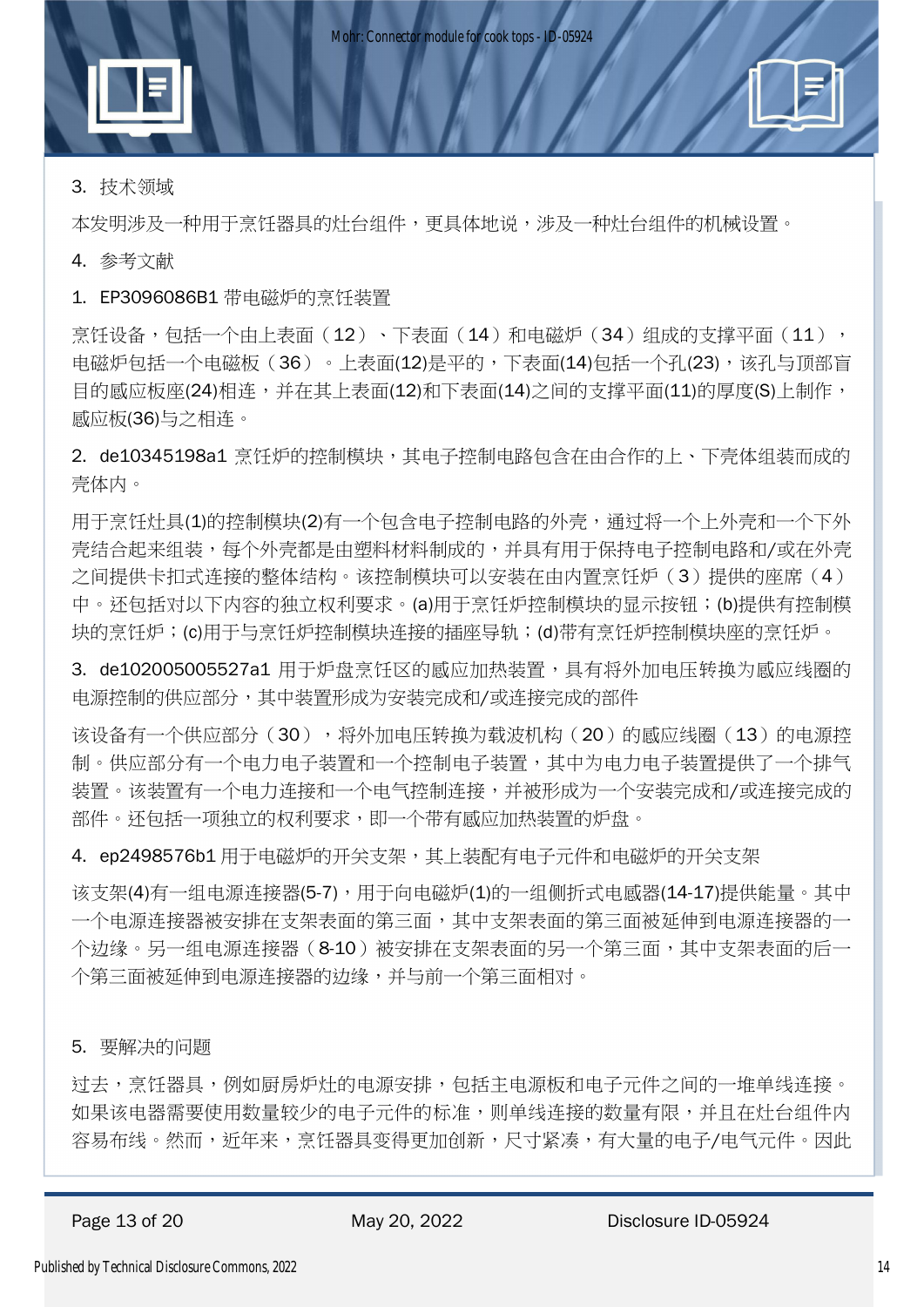,为了满足每个电子/电气元件的供电需求,布线连接的数量也在增加。由于在有限的区域内运 行的密集的电线网络,灶台的装配变得更加复杂。随着炉灶组件中电子/电气元件数量的增加, 用于固定元件的支持框架的数量也在增加。因此,在灶台组件中引入了更复杂的装配设计和繁 琐的电线布线。

此外,如此复杂的灶台组件还可能增加散热问题,并降低烹饪设备的使用寿命。此外,更换线 路或改变任何电子元件也变得很困难。更换可能总是需要一个高度熟练的工人,对电源布线连 接有足够的了解。这增加了烹饪设备的制造和维修成本。在先前的 Cheetah 型号中,灶台组件的 部件,例如感应线圈和玻璃陶瓷,可能会达到一个不标准的相互配合,从而在它们之间形成一 个不可接受的间隙。这样的对准误差可能会给布线和固定它们的支持元件带来麻烦。因此,有 必要开发新的方法来改进灶台装配,以解决上述问题。

6. 建议的解决方案

本发明通过提供一个 "连接器模块 "来解决上述问题,该模块用于连接电子/电气元件与灶台组件 的连接器模块之间的所有电源和控制线。连接器模块主要放置在多功能载体的一个特定区域内 ,包括一个针盒、多个插座和一个分组连接器(插头)。连接器模块负责将从外部电源板接收 的电能分配给灶台组件的内部电子/电气元件。连接器模块的设计是为了消除复杂的布线连接, 为每个灶台组件使用一个组连接器。每个单独的组连接器从各自的电子/电气元件(例如,感应 线圈和用户界面)向连接器模块运行。此外,这些组连接器被插入连接器模块的插座中,从而 消除了复杂的布线连接。

建议的连接器模块具有以下特性:(1)通过胶水将其固定在玻璃上;(2)通过胶水、点击或 螺丝将其固定在多功能载体上;(3)连接器模块至少有两个插座用于收集应用程序的电源线和 控制线,还有一个针盒用于连接到电源板;(4)应用程序的电源线和控制线(例如:感应线圈 线)被收集在分组连接器上。(4) 应用的电源线和控制线(例如, 感应线圈线)收集在分组插头 上;(5) 应用的分组插头有内螺纹执行;(6) 插座根据要求定位,最好是一个在另一个后面,还有 ,插座的方向根据应用需要实现;(7) 针盒以二维自由度执行,以消除装配所需的公差,其中, 针盒的针脚需要有周围倒角;(8) 针盒固定安装,单个针脚在轴向灵活,例如。 g. 弹簧悬空,其 中引脚端部执行椭圆形,而对应的是导电垫,以消除装配所需的公差;以及(9)插头和引脚盒 之间的内部接线在引脚盒的外壳内。

该连接器模块在电源板和灶台组件的电子/电气元件之间建立了简单的连接,从而避免了任何不 良连接。另外,连接器模块允许从手动装配中实现全自动装配,因为分组连接器确保在插入和 拔出插座时毫不费力地连接。因此,连接器模块通过提供简单的质量检查(Q-checks)来提高炉 灶组件内有线连接的质量,以确保正确的插接。

7. 7.描述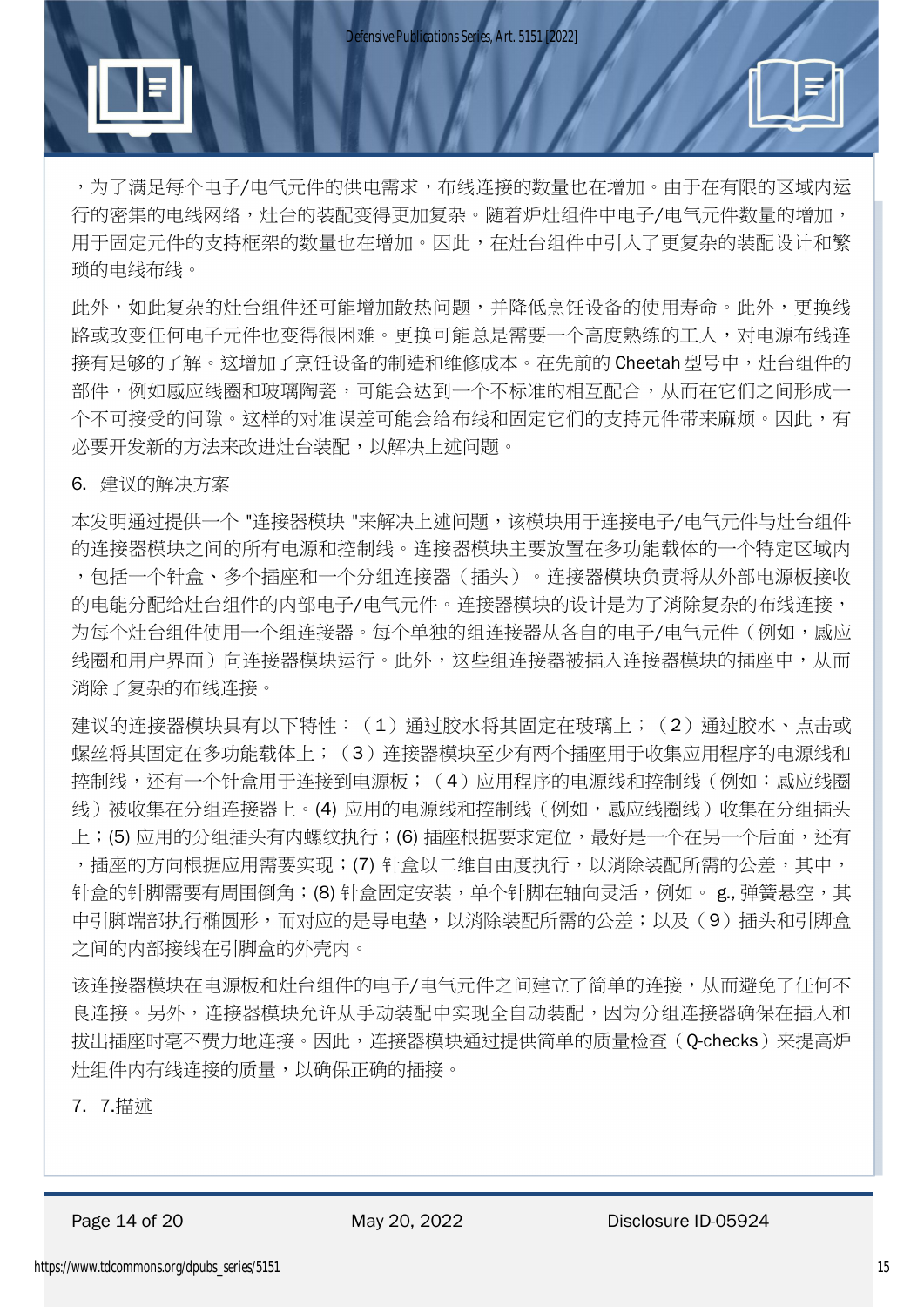

本发明涉及一种用于烹饪设备,例如厨房炉灶的灶台组件,尤其是涉及以下实施例中的灶台组 件的机械设置。在一个实施方案中,如图 1所示,灶台组件,即连接器模块(橙黄色),被固定 在多功能载体(红棕色)的几个切口部分中的一个。连接器模块(橙黄色)可以通过胶合、点 击机制或通过螺丝固定点连接到多功能载体(红棕色)上。连接器模块包括一个针盒和至少两 个插座。每个感应线圈的电源线和控制线在每组连接器(蓝颜色)上都会合在一起。连接器模 块上的插座(橙色)主要用于收集分组连接器,而针盒则与电源板建立连接。此外,图 1 显示了 一个群组连接器(蓝色),其一端连接到感应线圈,另一端与连接器模块的插座断开。

图 1. 一个处于断开状态的连接器模块。

在本发明的一个实施方案中,图 2显示了组连接器(蓝色)和连接器模块(橙色)的连接状态。 组装连接器(蓝色)主要插入连接器模块(橙色)的插座中,这样就建立了连接,以便从外部 电源板向内部电子元件(如感应线圈)供应电力。

图 2. 一个处于连接状态的连接器模块。

在本发明的一个实施例中,图 3显示了一个具有详细机械设计的连接器模块。群体连接器插在连 接器模块上,并作为母体连接类型发挥作用。连接器模块上的插座根据要求进行定位,最好是 一个在另一个后面。另外,插座的方向也是根据应用需求来安排的。位于连接器模块顶部的引 脚盒包括几个引脚。如图 4所示,引脚盒执行二维自由度,以消除建立连接组件时的公差需求。

图 3. 一个具有可能的机械设计的连接器模块。

另外,为了实现更平滑和自动化的连接装配,针盒的针脚进一步包括周围的倒角。然后,销钉 盒被固定安装,每个销钉只有一个自由度,即在销钉的轴向,例如,弹簧悬空。另外,引脚的 两端是以椭圆形执行的。对应的主要是导电垫,以消除所需的公差,同时达到自动连接装配。 插头和针盒外壳内的针盒之间的内部接线是内部连接。

图 4. 带有可能的机械设计的连接器模块的透视图。

Module de connexion pour tables de cuisson

### 1. Résumé de l'invention

L'invention concerne un module de connexion pour un ensemble de table de cuisson. Un ensemble de table de cuisson est principalement utilisé dans un appareil de cuisson, par exemple des plaques de cuisine. Un ensemble de table de cuisson comprend un cadre structuré unique amélioré appelé support multifonctionnel. Le support multifonctionnel est chargé de maintenir ensemble tous les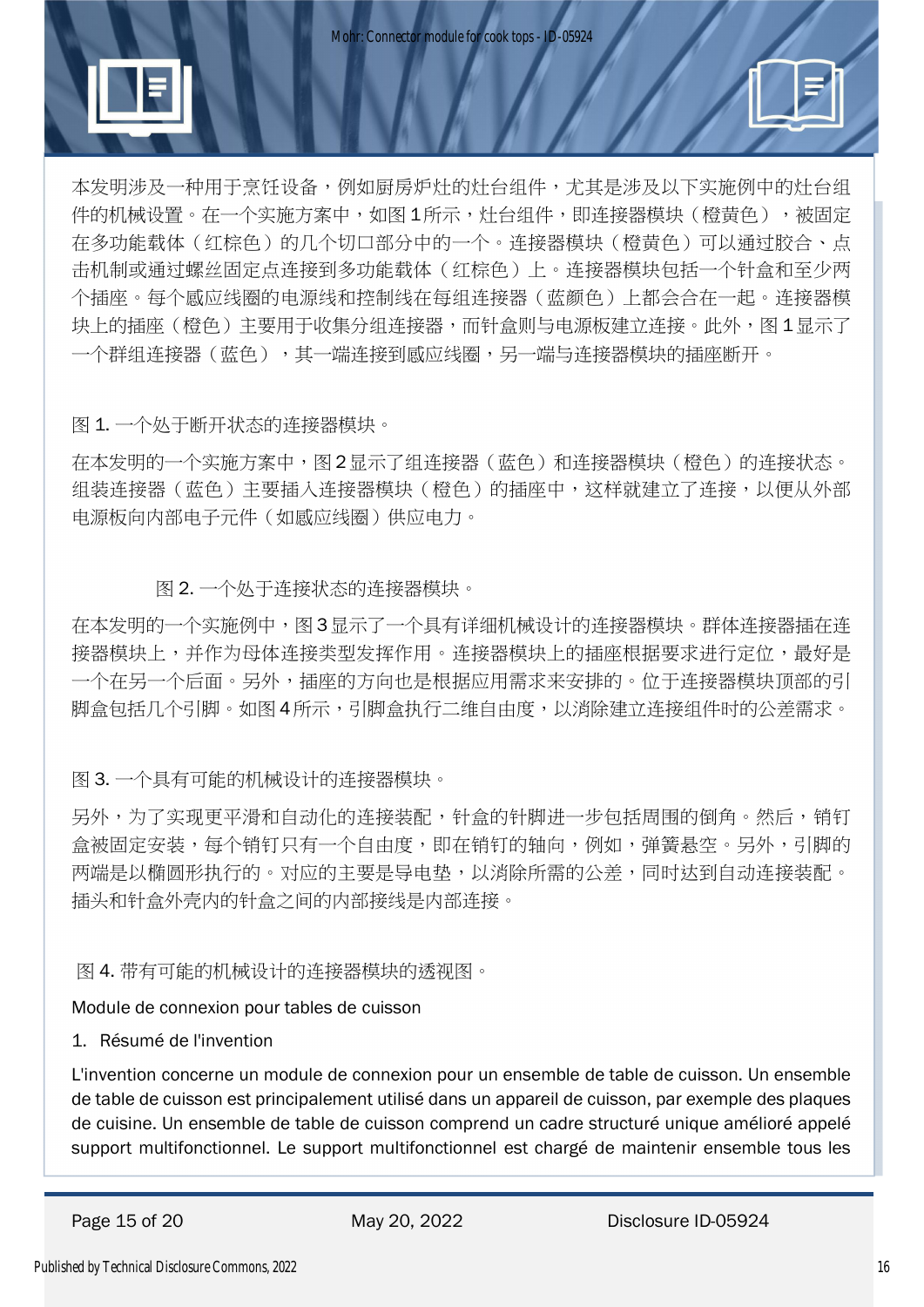

composants de la table de cuisson. Un support multifonctionnel comprend plusieurs sections découpées, des points de fixation et des ressorts de retenue pour fixer les composants de la table de cuisson. L'un de ces composants de la table de cuisson est appelé "module de connexion". Le module de connexion est placé dans une zone spécifique du support multifonctionnel et comprend une boîte à broches, une pluralité de douilles et un connecteur de groupe (fiches). Le module de connecteurs est responsable de l'alimentation électrique de la carte d'alimentation externe aux composants électroniques internes de l'ensemble de la table de cuisson. Le module de connexion est conçu pour éliminer les connexions de câblage complexes en utilisant un connecteur de groupe pour chaque composant de la table de cuisson. Un connecteur de groupe séparé va du composant électronique respectif (par exemple, les bobines d'induction et l'interface utilisateur) vers le module de connexion. En outre, ces connecteurs de groupe sont branchés dans les prises du module de connexion. Par rapport à l'assemblage conventionnel de la table de cuisson qui utilise plusieurs fils individuels pour les connexions avec des routages complexes, le module de connexion proposé établit une disposition de connexion simple entre les cartes d'alimentation et les composants périphériques de la table de cuisson, ce qui rend le changement d'état de connexion moins coûteux et plus facile.

2. Catégorisation des brevets applicables

H05B3/68 Dispositifs de chauffage spécialement adaptés aux plaques de cuisson ou aux plaques chauffantes analogues

H05B3/74 Plaques non métalliques, p. ex. plaques de cuisson en vitrocéramique, en céramique ou en vitrocéramique, y compris les circuits d'alimentation ou de commande

F24C 7/06 Disposition ou montage d'éléments chauffants électriques

F24C 15/10 Plateaux, par exemple, plaques chauffantes ; Anneaux (couvercles ou protections contre les éclaboussures F24C15/12 ; plateaux ou rainures de déversement F24C15/14)

## 3. Domaine technologique

La présente invention concerne un ensemble de table de cuisson pour appareils de cuisson, et plus particulièrement un réglage mécanique des composants de la table de cuisson.

4. Références

## 1. EP3096086B1 DISPOSITIF DE CUISSON AVEC PLAQUE À INDUCTION

Appareil de cuisson qui comprend un plan support (11) comprenant une surface supérieure (12), une surface inférieure (14) et une plaque à induction (34) qui comprend une plaque à induction (36). La surface supérieure (12) est plate, et la surface inférieure (14) comprend une ouverture (23) reliée à un logement de plaque d'induction (24) aveugle au sommet et réalisée dans l'épaisseur (S) du plan support (11) entre sa surface supérieure (12) et la surface inférieure (14) à laquelle est associée une plaque d'induction (36).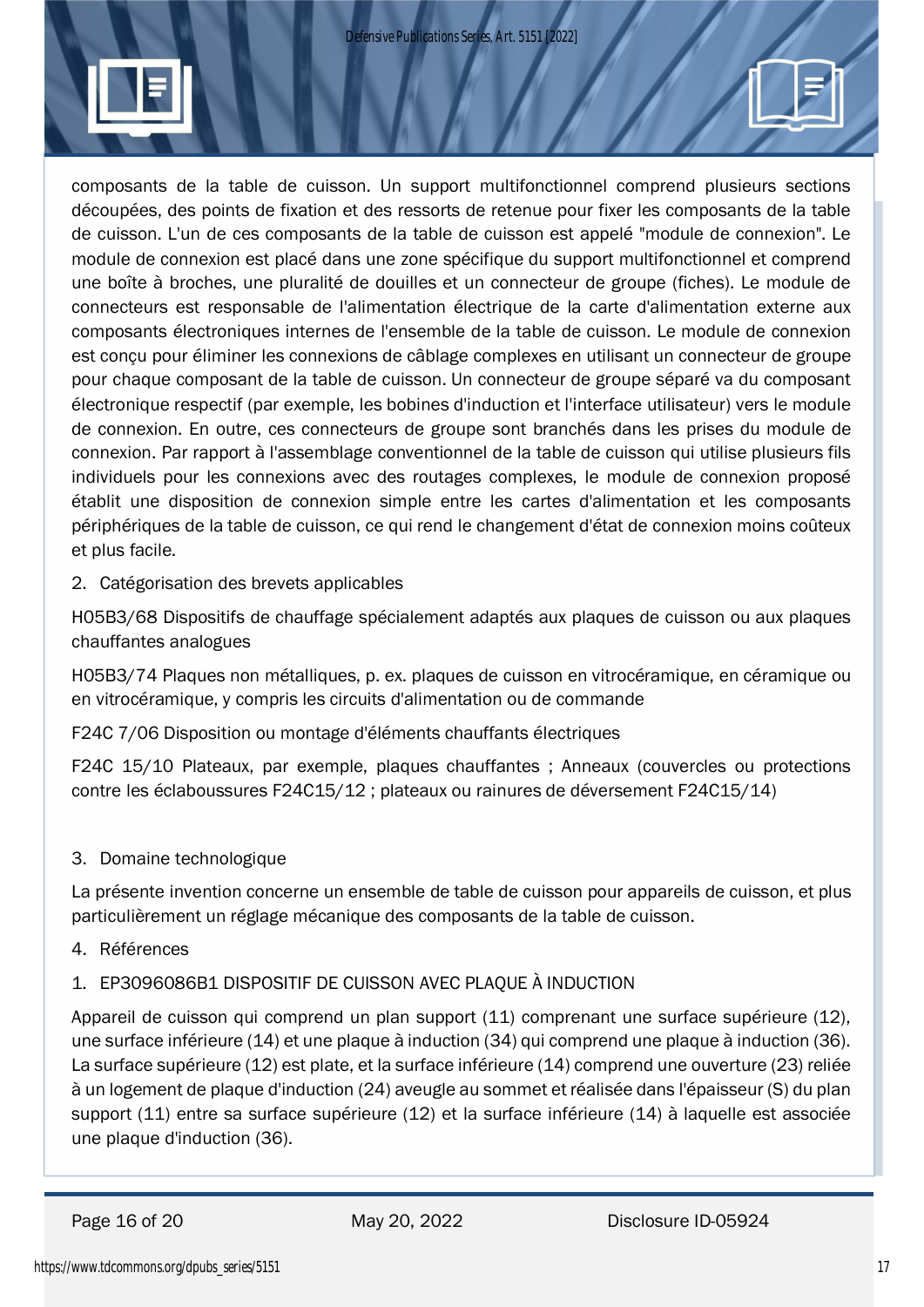

Le module de commande (2) pour une plaque de cuisson (1) comporte un boîtier renfermant un circuit de commande électronique, assemblé en combinant une coque de boîtier supérieure avec une coque de boîtier inférieure, chacune étant faite d'une matière plastique et pourvue de formations intégrées pour retenir le circuit de commande électronique et/ou pour fournir une connexion par encliquetage entre les coques de boîtier. Le module de commande peut être monté dans un siège (4) fourni par un four de cuisson encastré (3). Sont également incluses des revendications indépendantes pour ce qui suit : (a) un bouton d'affichage pour un module de commande d'une plaque de cuisson ; (b) une plaque de cuisson munie d'un module de commande ; (c) un rail de prise de courant pour la connexion avec un module de commande de plaque de cuisson ; (d) un four de cuisson avec un siège pour un module de commande d'une plaque de cuisson.

3. DE102005005527A1 DISPOSITIF DE CHAUFFAGE PAR INDUCTION POUR LA ZONE DE CUISSON DU PLATEAU DE LA PLAQUE DE CUISSON, A UNE PARTIE D'ALIMENTATION CONVERTISSANT LA TENSION APPLIQUÉE EN COMMANDE D'ÉNERGIE POUR LA BOBINE D'INDUCTION, OÙ LE DISPOSITIF EST FORMÉ COMME COMPOSANT FINI D'INSTALLATION ET/OU FINI DE CONNEXION.

Le dispositif comporte une partie d'alimentation (30) convertissant une tension appliquée en une commande de puissance pour une bobine d'induction (13) au niveau d'un mécanisme porteur (20). La partie d'alimentation a une électronique de puissance et une électronique de commande, où un dispositif d'échappement est prévu pour l'électronique de puissance. Le dispositif possède une connexion d'alimentation électrique et une connexion de commande électrique et est formé comme un composant fini d'installation et/ou fini de connexion. Une revendication indépendante est également incluse pour une plaque de cuisson avec un dispositif de chauffage par induction.

4. EP2498576B1 SUPPORT DE COMMUTATEUR POUR UNE PLAQUE DE CUISSON À INDUCTION, SUR LEQUEL DES COMPOSANTS ÉLECTRONIQUES SONT ASSEMBLÉS ET PLAQUE DE CUISSON À INDUCTION AVEC UN SUPPORT DE COMMUTATEUR.

Le support (4) comporte un ensemble de connecteurs d'alimentation (5-7) pour fournir de l'énergie à un ensemble d'inducteurs à pliage latéral (14-17) d'un moyeu à induction (1). L'un des connecteurs d'alimentation est disposé dans une troisième face d'une surface du support, où la troisième face de la surface du support s'étend jusqu'à un bord du connecteur d'alimentation. Un autre ensemble de connecteurs de puissance (8-10) est disposé dans une autre troisième face de la surface du support, où cette dernière troisième face de la surface du support est étendue jusqu'à un bord du connecteur de puissance et se trouve à l'opposé de la première troisième face.

### 5. Problème à résoudre

Dans le passé, le dispositif d'alimentation électrique d'un appareil de cuisson, par exemple une table de cuisson, comprenait un ensemble de connexions à fil unique entre la carte d'alimentation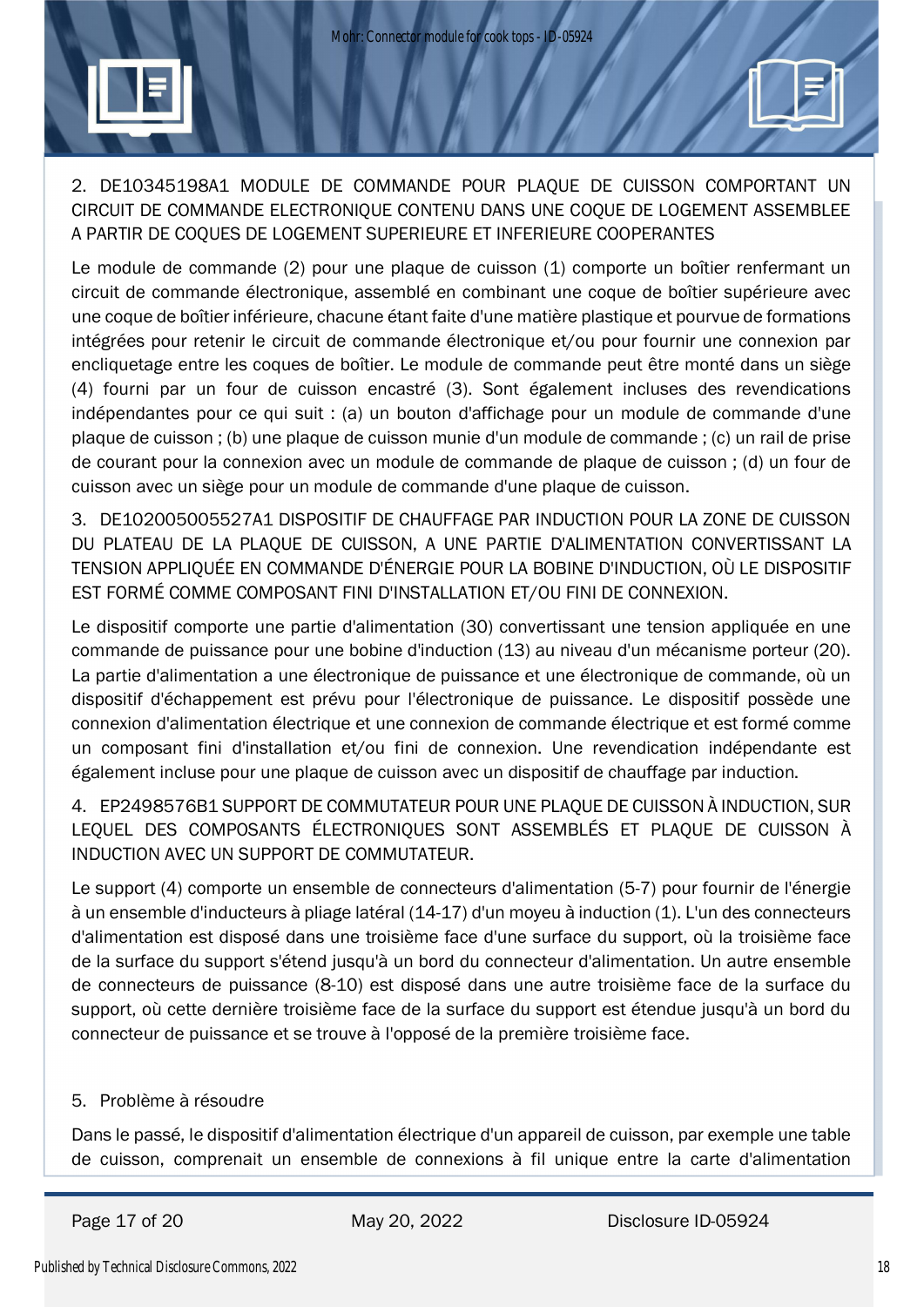

En outre, un ensemble de table de cuisson aussi complexe peut également accroître les problèmes de dissipation de la chaleur et réduire la durée de vie de l'appareil de cuisson. En outre, il devient également difficile de remplacer le câblage ou de changer tout composant électronique. Le remplacement peut toujours nécessiter un travailleur hautement qualifié ayant une connaissance suffisante des connexions du câblage d'alimentation électrique. Cela augmente les coûts de fabrication et d'entretien de l'appareil de cuisson. Dans le cas des modèles Cheetah antérieurs, les composants de l'ensemble de la table de cuisson, par exemple la bobine d'induction et la vitrocéramique, peuvent être mal ajustés l'un par rapport à l'autre, formant ainsi un espace inacceptable entre eux. Une telle erreur d'alignement peut créer un problème pour les gammes câblées et les éléments de support qui les maintiennent. Il est donc nécessaire de développer de nouveaux moyens pour améliorer l'assemblage de la table de cuisson afin de résoudre les problèmes susmentionnés.

#### 6. Solution proposée

La présente invention résout le problème susmentionné en fournissant un "module de connexion" pour connecter tous les fils d'alimentation et de commande courant entre les composants électroniques/électriques et le module de connexion d'un ensemble de table de cuisson. Le module de connexion est principalement placé dans une zone spécifique du support multifonctionnel et comprend une boîte à broches, une pluralité de douilles et un connecteur de groupe (fiches). Le module de connexion est responsable de la distribution de l'énergie électrique reçue de la carte d'alimentation externe aux composants électroniques/électriques internes de l'ensemble de la table de cuisson. Le module de connexion est conçu pour éliminer les connexions de câblage complexes en utilisant un connecteur de groupe pour chaque composant de la table de cuisson. Un connecteur de groupe séparé part des composants électroniques/électriques respectifs (par exemple, les bobines d'induction et les interfaces utilisateur) vers le module de connexion. En outre, ces connecteurs de groupe sont enfichés dans les douilles du module de connexion, ce qui élimine les connexions de câblage complexes.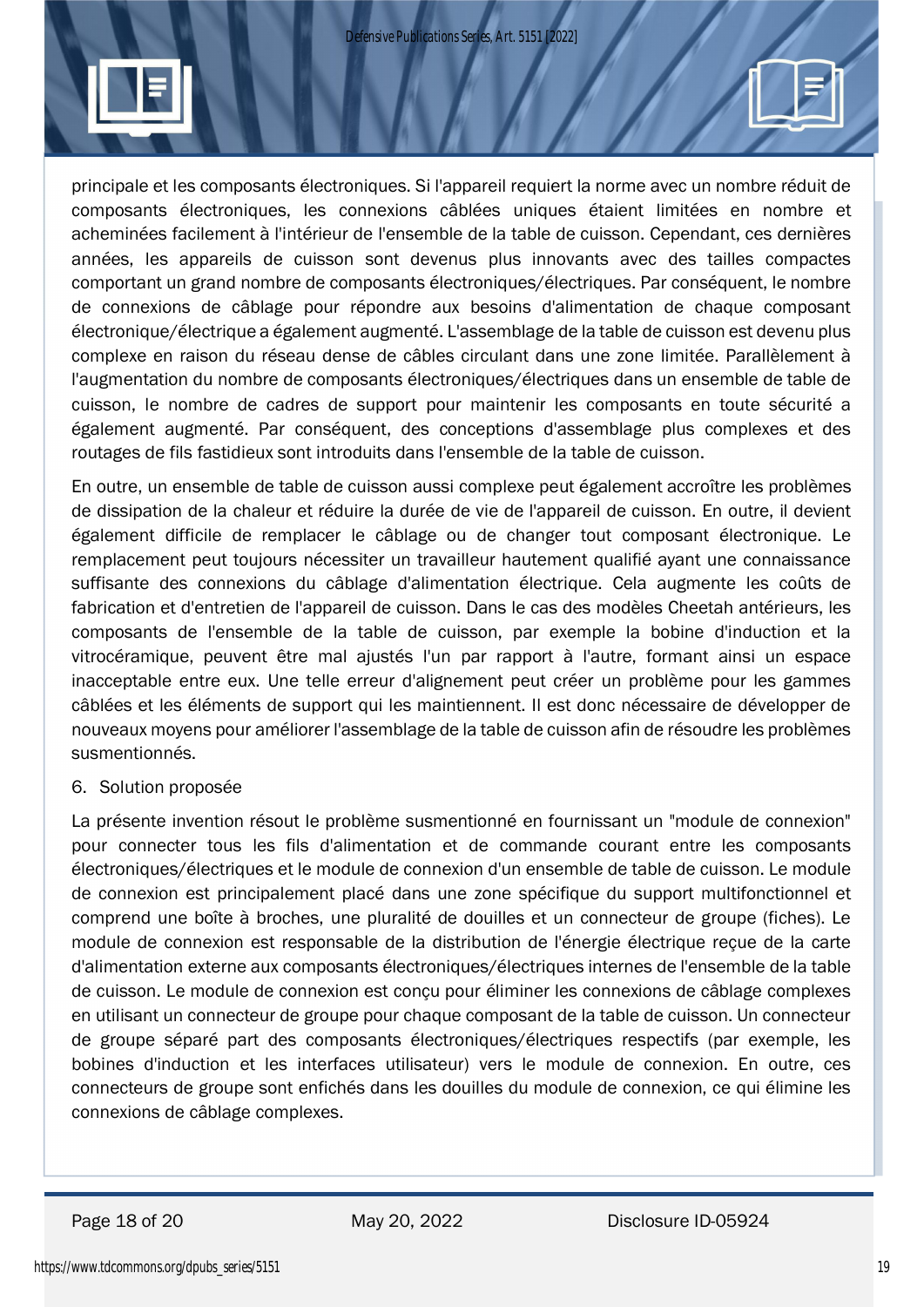Le module de connexion proposé a les propriétés suivantes : (1) sa fixation sur le verre par collage ; (2) sa fixation sur le support multifonctionnel par collage, encliquetage ou vissage ; (3) le module de connexion ayant au moins deux prises pour recueillir les fils d'alimentation et les fils de commande de l'application et une boîte à broches pour la connexion à la carte d'alimentation ; (4) les fils d'alimentation et de commande de l'application (par ex, (4) les fils d'alimentation et de commande de l'application (par exemple, les fils de la bobine d'induction) sont rassemblés sur des fiches de groupe ; (5) les fiches de groupe de l'application ont une forme femelle ; (6) les prises sont positionnées selon les besoins, de préférence l'une derrière l'autre, et l'orientation des prises est également réalisée selon les besoins de l'application ; (7) le boîtier à broches est réalisé avec un degré de liberté bidimensionnel pour éliminer les tolérances nécessaires à l'assemblage, les broches du boîtier à broches devant avoir des chanfreins périphériques ; (8) le boîtier à broches est monté de manière fixe et les broches individuelles sont flexibles dans la direction axiale, par g., à ressort, dans lequel les extrémités des broches sont exécutées avec une forme ovale, et dans lequel les contreparties sont des tampons conducteurs afin d'éliminer les tolérances nécessaires à l'assemblage ; et (9) les câblages internes entre les fiches et le boîtier à broches sont à l'intérieur du boîtier à broches.

Le module de connexion établit une connexion simple entre les cartes d'alimentation et les composants électroniques/électriques de l'ensemble de la table de cuisson, évitant ainsi toute mauvaise connexion. En outre, le module de connecteurs permet de réaliser un assemblage entièrement automatique à partir d'un assemblage manuel, car les connecteurs de groupe assurent des connexions sans effort lors du branchement et du débranchement des prises. En conséquence, le module de connexion améliore la qualité des connexions câblées dans l'ensemble de la table de cuisson en fournissant des contrôles de qualité simples (Q-checks) pour un branchement correct.

### 7. Description

La présente invention concerne un ensemble de table de cuisson pour un appareil de cuisson, par exemple des tables de cuisson de cuisine, et plus particulièrement une configuration mécanique de composants de table de cuisson dans les modes de réalisation suivants. Dans un mode de réalisation, tel que représenté sur la figure 1, le composant de la table de cuisson, c'est-à-dire le module de connexion (de couleur orange), est fixé dans l'une des nombreuses sections découpées du support multifonctionnel (de couleur rouge-brun). Le module de connexion (de couleur orange) peut être attaché au support multifonctionnel (de couleur rouge-brun) par collage, par un mécanisme d'encliquetage ou par vissage aux points de fixation. Le module de connexion comprend une boîte à broches et au moins deux douilles. Les fils d'alimentation et de commande de chaque bobine d'induction sont regroupés sur chaque connecteur de groupe (de couleur bleue). Les douilles du module de connexion (de couleur orange) sont principalement utilisées pour collecter les connecteurs de groupe, tandis que le boîtier à broches établit une connexion avec la carte d'alimentation. De plus, la figure 1 montre un connecteur de groupe (de couleur bleue) avec une extrémité connectée à une bobine d'induction et l'autre extrémité déconnectée de la prise du module de connexion.